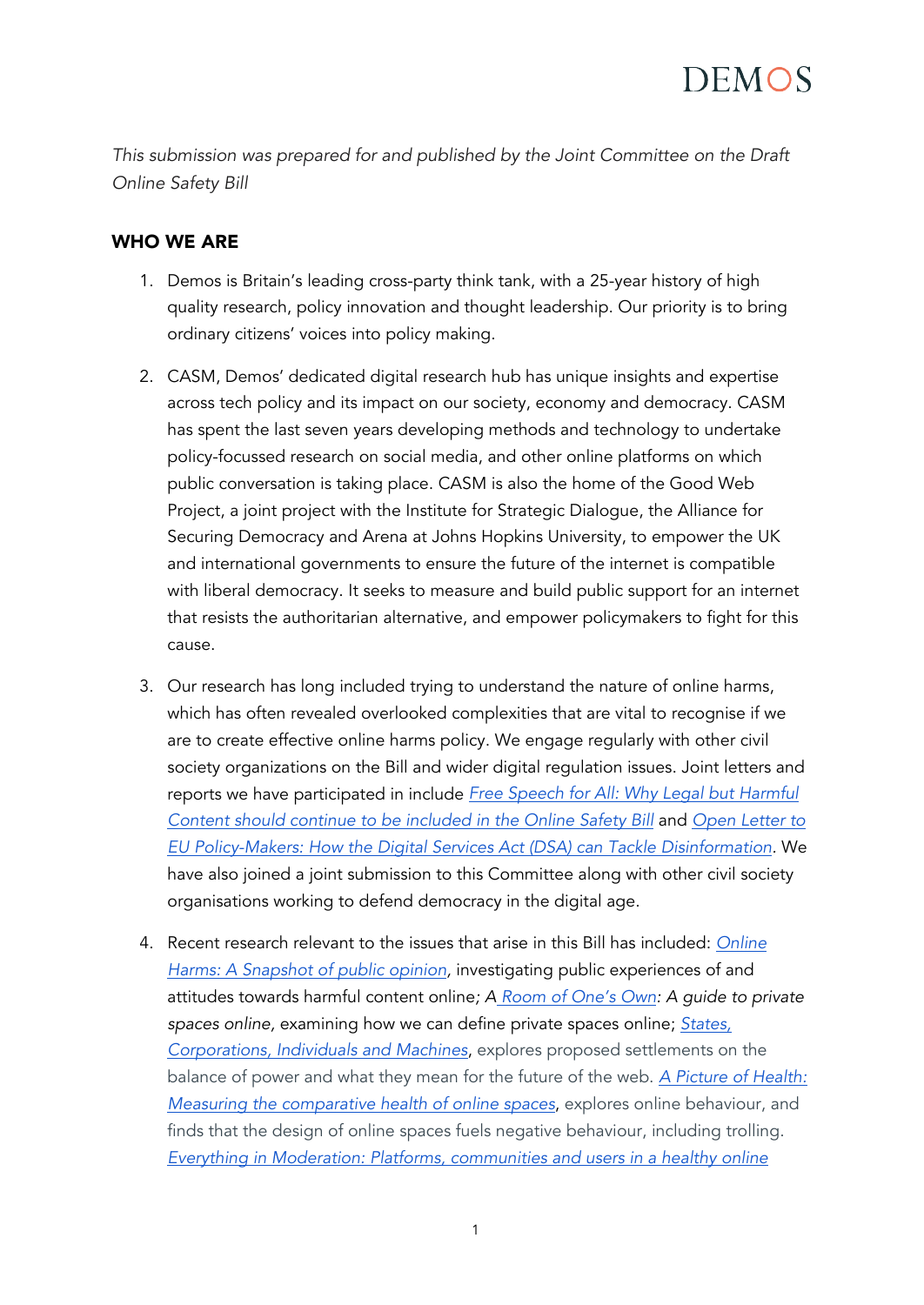*[environment](https://demos.co.uk/project/everything-in-moderation-platforms-communities-and-users-in-a-healthy-online-environment/)*, arguing that the principle and practice underpinning most major platforms have failed to create healthy online spaces, and that current attempts by states to regulate these spaces will in all likelihood fall short of addressing the root causes of this failure; *[Engendering Hate: The contours of state-aligned gendered](https://demos.co.uk/project/engendering-hate-the-contours-of-state-aligned-gendered-disinformation-online/)  [disinformation online,](https://demos.co.uk/project/engendering-hate-the-contours-of-state-aligned-gendered-disinformation-online/)* understanding how disinformation is being used online to exclude women from public life; *[What's in a name? A forward view of anonymity](https://demos.co.uk/project/whats-in-a-name/)  [online,](https://demos.co.uk/project/whats-in-a-name/)* calling for a radical new approach to how we protect our identities online.

5. Our responses draw on this existing body of research, policy and advocacy work into online harms and our wider expertise on the subject. This submission has been prepared by Ellen Judson, Alex Krasodomski-Jones, Josh Smith, Ciaran Cummins and Akshaya Satheesh.

#### SUMMARY

- 6. We welcome the proposals to hold tech companies to account for harms which people face that are exacerbated or facilitated by their services. Platforms can no longer be treated as 'neutral' entities, which passively host content that may be harmful. Platform design, platform systems and processes - from what users have the powers to do on the service, to how content is curated, scaled, amplified, and recommended, to what data is collected about them and how it is used to shape their online experience, to the ways users are encouraged or nudged to behave: these affect the risk of harms that arise from what occurs in online spaces.
- 7. We believe this Bill represents an unprecedented possibility to tackle these harms: from protecting children to protecting those targeted by abuse and hate to reducing the risks of dangerous misinformation - while also introducing oversight to ensure platforms are respecting people's fundamental rights and not further entrenching the marginalisation of certain groups.
- 8. However, we are concerned that the Bill as currently drafted runs the risk of inefficacy on the one hand, and serious overreach and infringement of user rights on the other. We describe these risks and how they can be mitigated in our submission.
- 9. In summary, the primary risks we see are:
	- a. A focus on regulation and moderation of *content* rather than platform systems which affect the risk of harm arising from that content
	- b. Inadequate protections for users' rights to privacy and freedom of expression online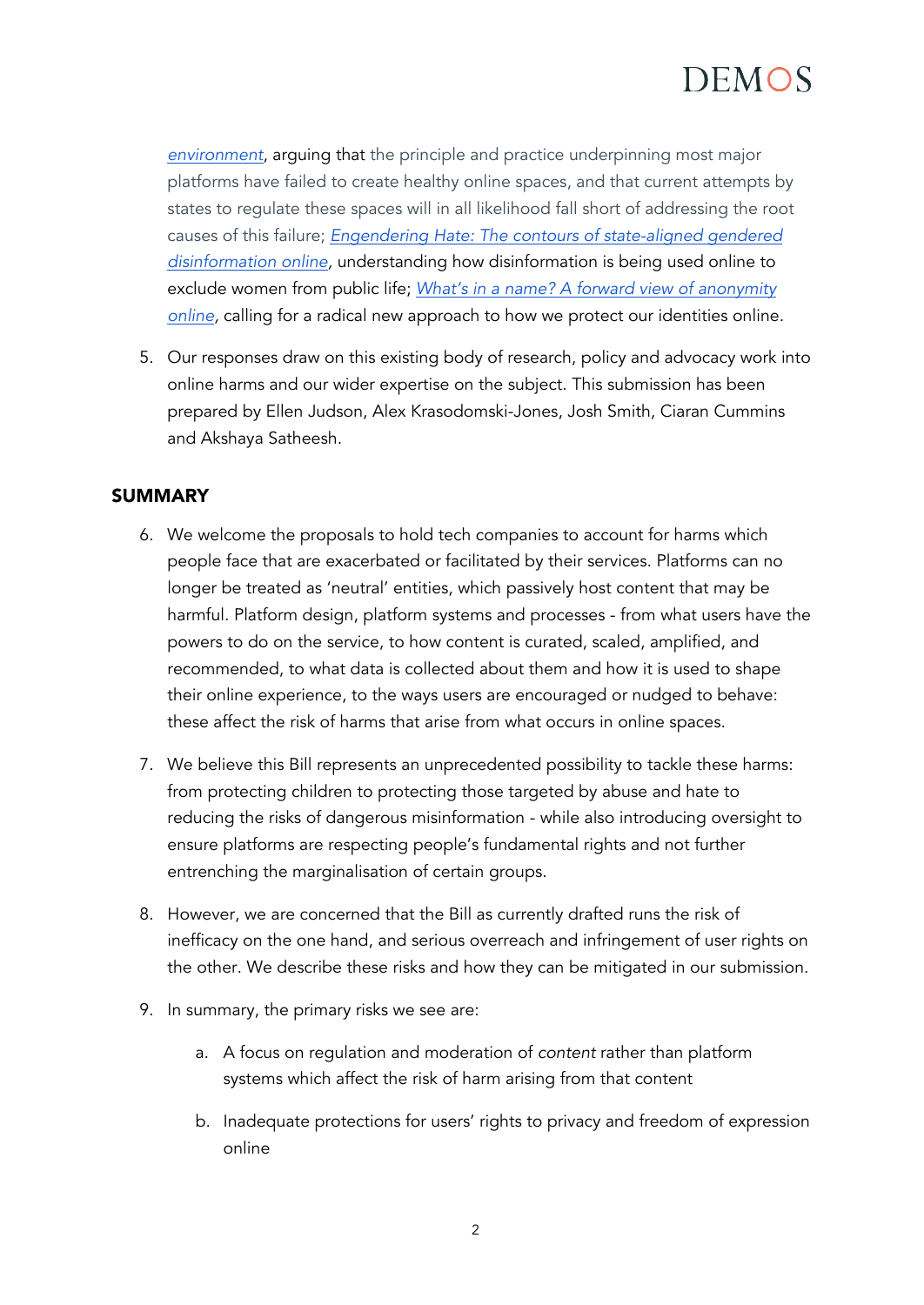

- c. Over-reliance on platforms' own assessments and reporting rather than on independent audits of their systems and processes and their effects on harm and user rights
- 10. The ways we see these being mitigated, through the pre-legislative scrutiny process, amendments to the Bill, and development of secondary legislation and Codes of Practice, include:
	- a. Clarifying and defining key concepts and expectations
	- b. Ensuring a systems-focused approach rather than a content-focused one
	- c. Embedding protections for users' rights more thoroughly
	- d. Strengthening requirements for transparency and auditing

#### Will the proposed legislation effectively deliver the policy aim of making the UK the safest place to be online?

- 11. The policy aim, as stated, is one we do not think can be delivered. There is division as to what 'being the safest place to be online' [means in practice,](https://demos.co.uk/wp-content/uploads/2021/09/A-Room-of-Ones-Own-Workshop.pdf) and this uncertainty is reflected in the Bill. Making the UK ['the safest place in the world to be](https://www.gov.uk/government/publications/draft-online-safety-bill)  [online'](https://www.gov.uk/government/publications/draft-online-safety-bill) implies a global approach to safety, implicitly setting itself the goal of protecting users online from all foreseeable harm. Not only is that an unachievable goal, it is also explicitly in opposition to the text of the Bill, which has limits on platforms' duties and excludes certain kinds of harm from scope. The Bill also frames rights such as privacy and freedom of expression as constraints on the pursuit of safety. This fails to consider how measures taken to protect these rights may in fact support greater user safety (privacy measures, for instance, often make users less vulnerable to threats such as online abuse, hacking, scams, fraud or doxxing).
- 12. The risk of these conflicting accounts of the purpose and scope of the Bill mean that public expectations of what the Bill can and will achieve may be out of step. It also risks other methods alongside the Bill to reduce the risks of harm to users and improve user rights online being overlooked. This Bill should be part of a suite of measures taken to build a better and more democratic Internet, and not treated as the whole solution in itself.
- 13. We recommend:
	- a. That the Bill should define its objectives much more clearly, and be clear on how 'safety' is being understood and delineated, in order to better inform implementation and enable the success or failure of the Bill to be measured.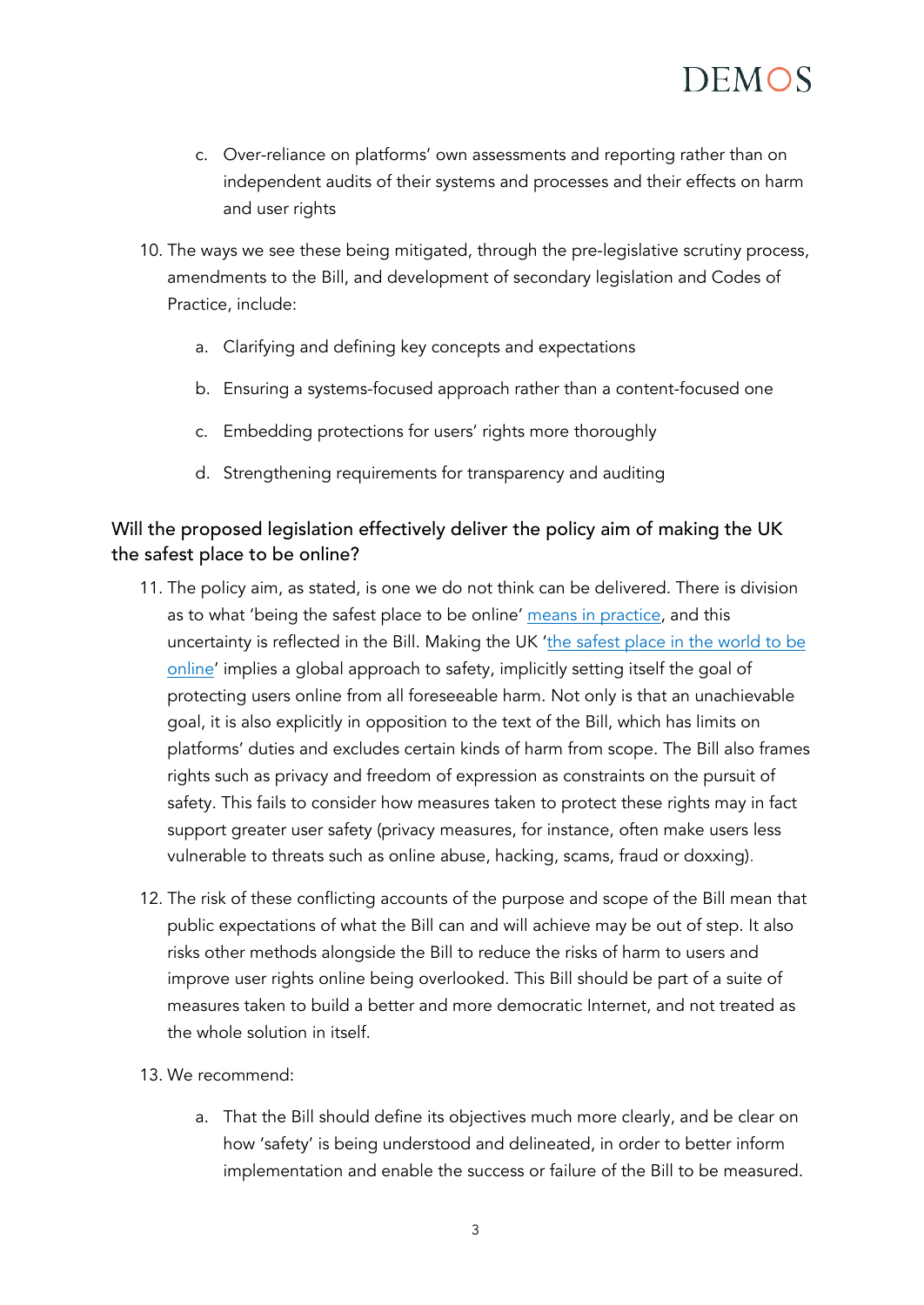b. That consultations on the Codes of Practice should include consultation with different groups on what harms and risks they define 'safety' as being protected from, to avoid a narrow view of 'safety' being imposed on groups with different needs

### Are children effectively protected from harmful activity and content under the measures proposed in the draft Bill?

- 14. The Bill rightly has a strong focus on child safety, and we welcome the expectation that platforms will take significant action to protect children from harmful content. However, we have concerns that the Bill will lead to children's rights being infringed in the pursuit of child safety, thereby putting children at risk unintentionally.
- 15. For instance, the requirement to have systems designed to prevent children from accessing harmful content risks that identity verification measures may be expected or implemented which would infringe children's own rights to privacy. This concern is exacerbated by the [DCMS Safety guidance](https://www.gov.uk/guidance/private-and-public-channels-improve-the-safety-of-your-online-platform) issued to help platforms meet their safety responsibilities, which suggests that 'you can also prevent end-to-end encryption for child accounts', explicitly recommending that children's accounts be made less secure.
- 16. We would also like to see systems in place for redress for overmoderation by platforms regarding their systems for protecting children. For instance, automated filters to stop children viewing sexual content that could be harmful have wrongly [identified LGBT+ content as](https://www.theguardian.com/music/2017/mar/21/youtube-changes-restrictions-gay-lgbtq-themed-content-tegan-sarah) 'inappropriate' for children: a significant concern when the internet is so often a crucial resource and lifeline for LGBT+ youth.
- 17. We recommend:
	- a. That the duty on all services to have 'due regard to the importance of' users' freedom of expression and privacy when deciding on their safety policies should explicitly include children within 'users'.
	- b. That preservation of users' rights to freedom of expression and privacy are included in the online safety objectives, the pursuit of which Ofcom must ensure codes of practice are compatible with. Rights impact assessments should be carried out before codes of practices are implemented.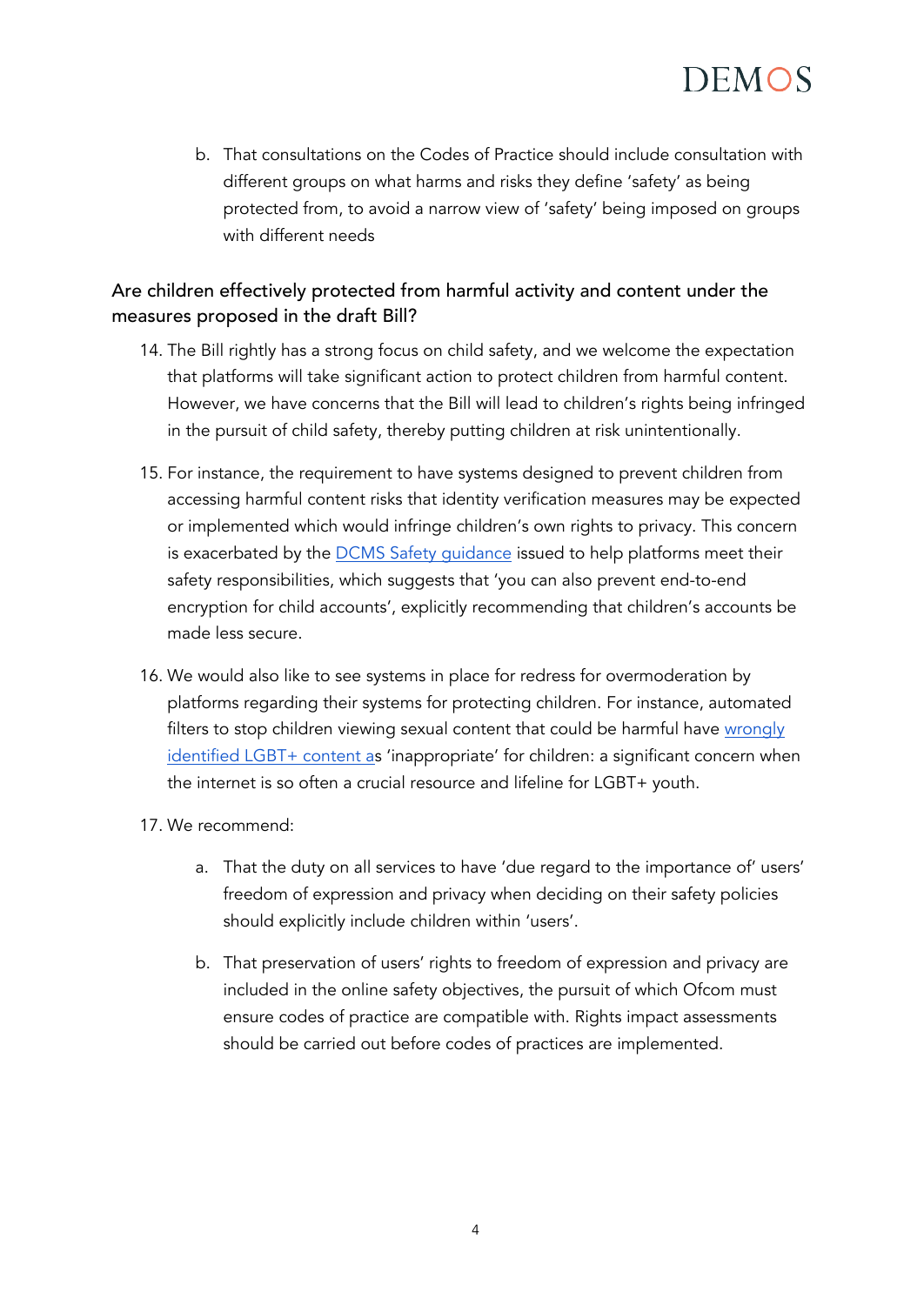

#### Does the draft Bill make adequate provisions for people who are more likely to experience harm online or who may be more vulnerable to exploitation?

- 18. Whether the provisions are adequate to protect all groups is currently difficult to assess, given that which harms will be priority harms, and what platforms will be expected to do to combat them, is deferred to later in the regulatory process.
- 19. However, it is a concern that currently, the primary vulnerable group focused on explicitly in the Bill is children, with little else about other groups who may be more likely to experience harm online.
- 20. We are concerned that the focus of duties to reduce the harms that users experience arising from legal but harmful content or activity is enforcement of a platforms' own terms and conditions, rather than there being an expectation of wider actions that could reduce the risks that vulnerable and marginalised groups face (such as increasing user powers, altering content curation systems, designing services to promote pro-sociality).
- 21. The focus on reducing harm caused to an individual also risks exempting platforms from taking action to tackle societal harms that disproportionately negatively impact marginalised groups: such as online disinformation campaigns, which can be used to exclude or increase hostility towards minoritised groups.
- 22. We are supportive of the mechanism of 'supercomplaints' through which groups may bring a complaint if they are being subjected to harm or rights infringements by online services. However, in the absence of clear criteria for 'eligible entities' which can bring supercomplaints and the power to define them given to the Secretary of State, there remains an unresolved risk of excluding certain groups from being able to exercise this power.
- 23. We recommend:
	- a. The more specific ways the regulator will ensure that the rights of marginalised groups are being adequately protected.
	- b. That risk assessments carried out by platforms be subject to audit by the regulator (in consultation with affected communities) to ensure they adequately reflect the risks faced by marginalised groups on their services.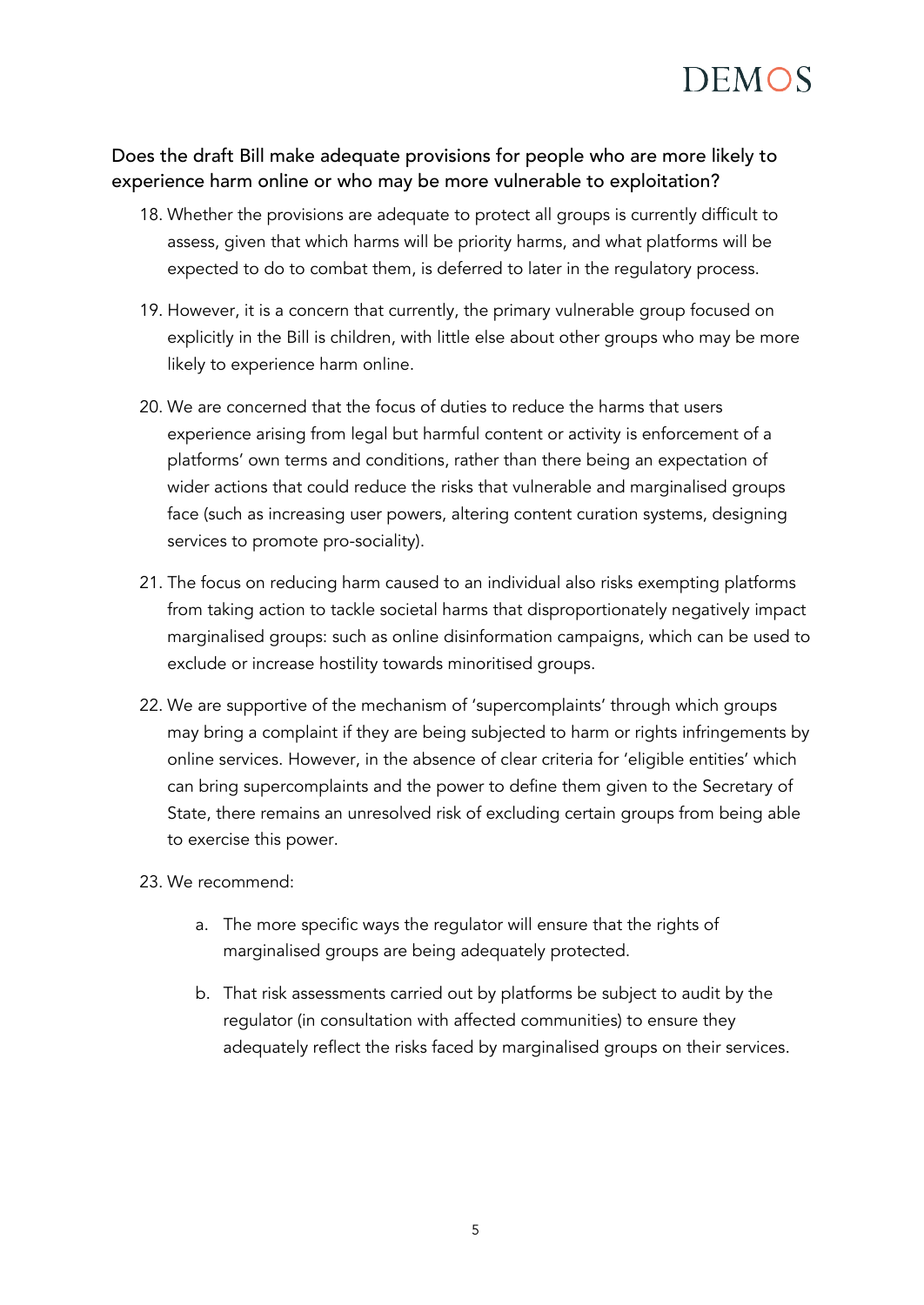

Is the "duty of care" approach in the draft Bill effective? Does the Bill deliver the intention to focus on systems and processes rather than content, and is this an effective approach for moderating content? What role do you see for e.g. safety by design, algorithmic recommendations, minimum standards, default settings?

- 24. We believe that a successful approach would be based on the following principle: that platforms have systems and processes in place which reduce the risk of harm to and protect the rights of their users. We are concerned that though a systems approach is the intention of the Bill, the current drafting as well as the public and political discussion around the Bill means there is a strong risk of instead delivering a content-focused regulatory approach.
- 25. Although the Bill sets out a systems-based approach, there is a focus on reducing harm through content takedown measures, measuring the incidence of harms online and a focus on enforcing terms and conditions. Given [the public discussion](https://www.gov.uk/government/speeches/oliver-dowdens-opinion-piece-for-the-telegraph-on-the-online-safety-bill) around the Bill has also focused heavily on how far prevalence of content will be affected (rather than platform systems) we are concerned that in implementation this will turn into a 'content-based approach' by proxy, by prioritising the regulation of content moderation systems above other systems and design changes.
- 26. Platforms are not 'neutral' spaces which have no effect on what is posted or shared in their space. From the number of characters you are allowed to type - what you are encouraged to engage with - who is allowed to read your content - who is shown your content - what content is taken down - this is all already determined by platforms. They are - and should be held - responsible for the systems and processes that they employ which *increase* the risk that users may be harmed on their services by content or behaviour.
- 27. This is of particular importance given that the unique difference between speech offline and speech online is the unprecedented speed and scale that speech online can achieve. The audience, reach and spread of speech online is determined not by an individual speaker but by platforms. Systems to reduce the risk of harm, therefore, should focus on preventing the incidence of harmful content and reducing its amplification and dissemination, rather than on its removal.
- *28. Possible case 1: a content-based approach: An abusive post is sent to a politician during a televised debate and is reported to the platform for violating its terms of service. Due to the volume of posts being reported, it takes 24h to remove the post, during which time it is shared thousands of times. It also spawns copycat posts, which use the same language to target the public figure. These continue long after the original post is removed.*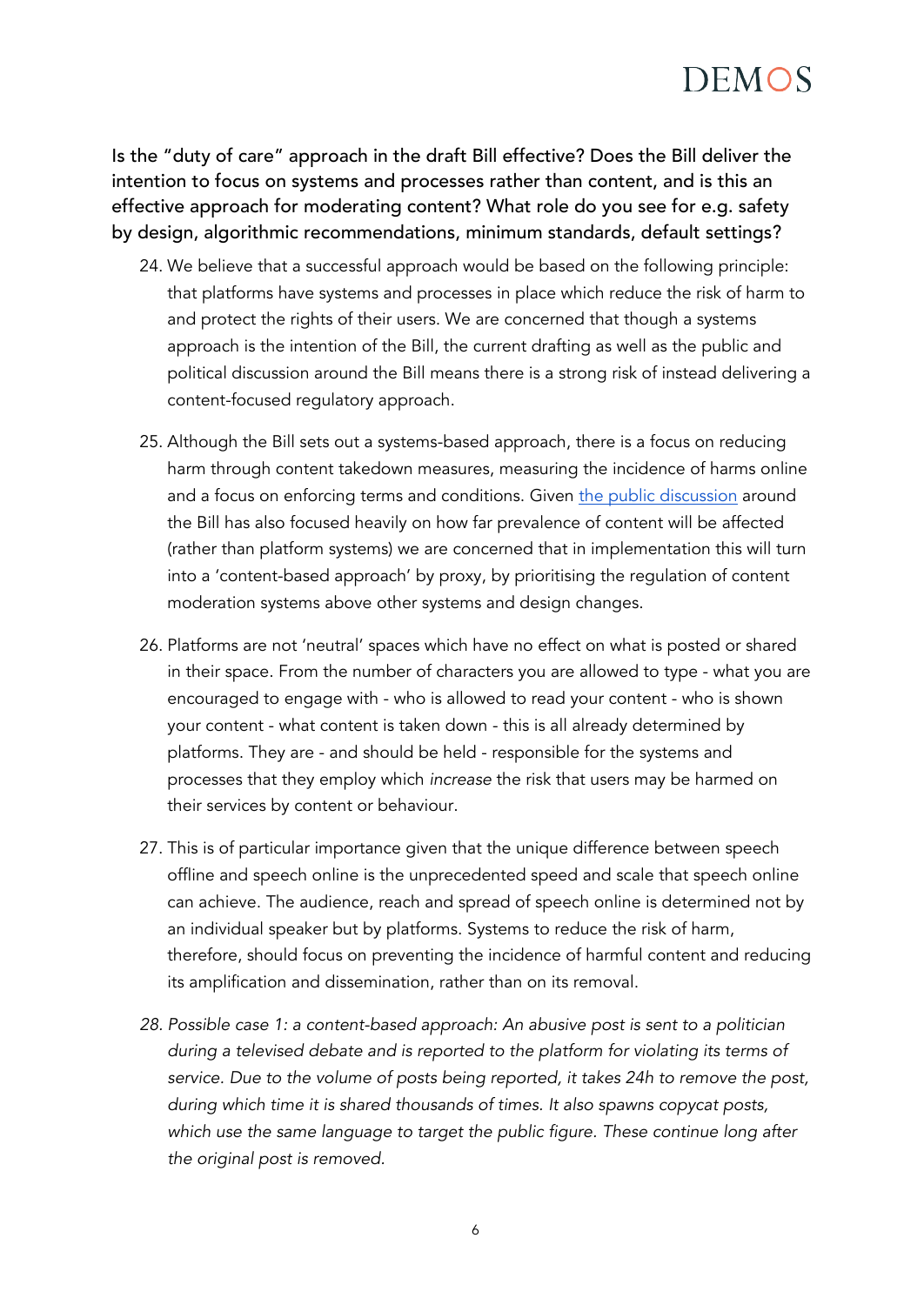- *29. Possible case 2: a systems-based approach: An important political debate is upcoming. Platforms prioritise reviewing reports of abusive content or behaviour*  from the politicians involved, suspending users who have engaged in ongoing *abusive behaviour against the politicians. On the night of the debate, they automatically implement measures meaning that no-one can tag the politician in a post unless she is already connected to them on the platform.*
- 30. Focusing only on content removal risks overlooking other systems platforms should be using in a way that protects and supports users, including: reporting processes and resources offered, behavioural nudges, user powers to shape their online experience, support and incentivisation for communities setting their own standards, content interaction and labelling systems, content curation systems and promotion systems, and data collection and tracking systems. A focus on reducing risk also encourages more proactive measures to reduce harm, rather than only retroactive content takedown. In practice, this could incorporate:
	- a. Design choices which increase the risk of harm
		- i. *Example: Users creating a new account are allowed to post instantly, meaning throwaway accounts can be set up very quickly to facilitate harassment campaigns.*
	- b. Content curation choices which increase the risk of harm
		- *i. Example: Users being recommended extremist content*
		- *ii. Example: Algorithms which demote harmful content [being scrapped](https://www.nytimes.com/2020/11/24/technology/facebook-election-misinformation.html) because they reduce user engagement*
	- c. Business models which rely on prioritising user engagement over user safety
		- *i. Example: Goal being to maximise engagement incentivising sensationalist, viral content*
- 31. Although references are included in the Bill to platforms including in their risk assessments design of services and systems and processes, these currently have less prominence than the content moderation requirements.
- 32. As well as being less effective, a content-focused approach runs greater risks of infringing upon freedom of expression: prioritising the takedown of legal content and incentivising overmoderation which may [disproportionately affect marginalised](https://inews.co.uk/news/online-safety-bill-would-give-legal-basis-for-censorship-of-lgbt-people-stephen-fry-and-campaigners-warn-1178176)  [groups.](https://inews.co.uk/news/online-safety-bill-would-give-legal-basis-for-censorship-of-lgbt-people-stephen-fry-and-campaigners-warn-1178176) This model also [risks being imitated by authoritarian regimes g](https://news.trust.org/item/20210916100925-8syij/)lobally to justify the censorship of content they do not like.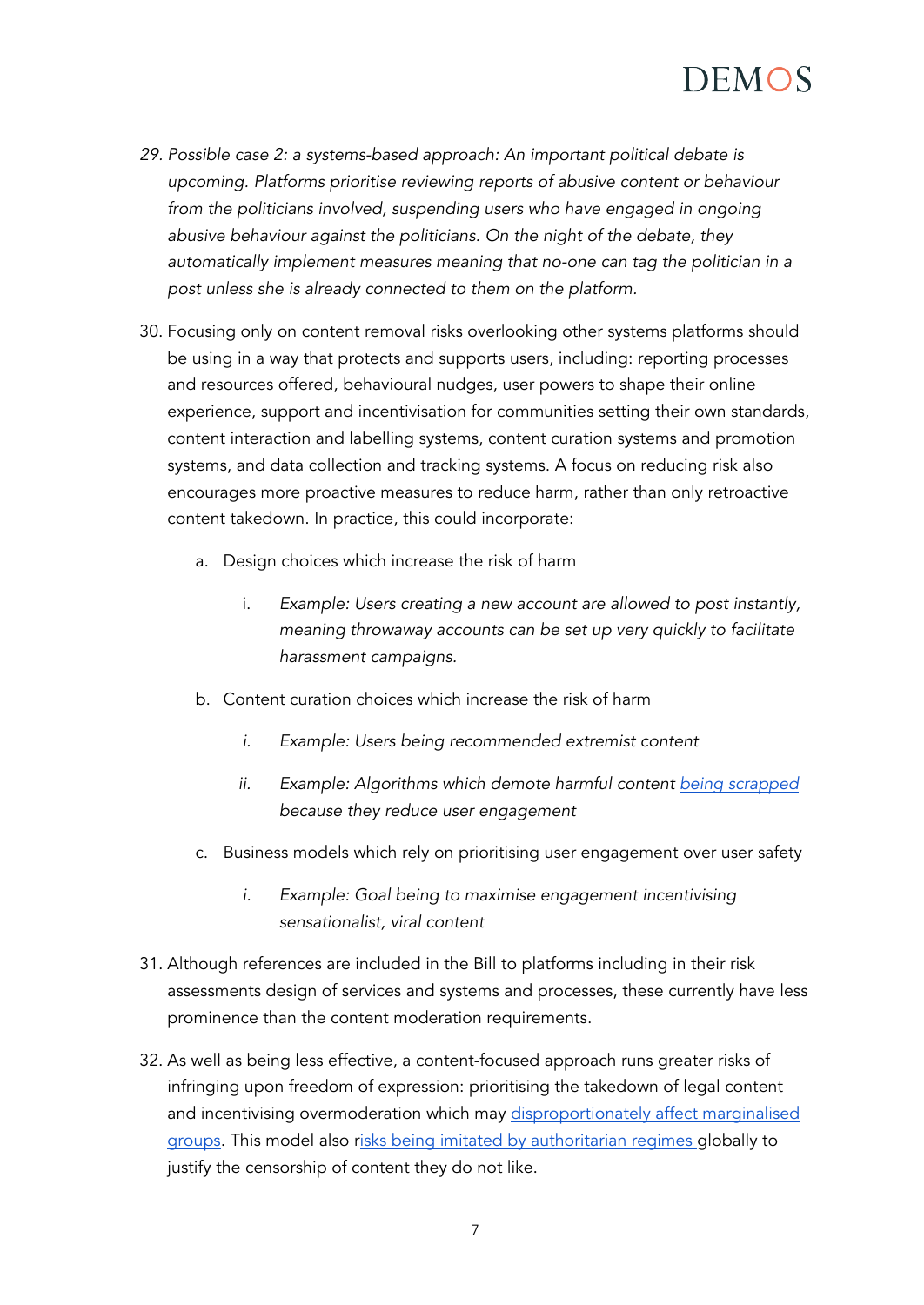

- 33. Platforms' duties should be to minimise the risks associated with content and with user behaviour, based on evidence (which the service should provide to the regulator) of which measures are effective in reducing the harm that users experience. This should include content moderation, removal and demotion. However, the Bill should not *presuppose* that this will be the most effective way to protect users from harm: or, conversely, presuppose that preventing the removal of some types of speech on a platform [will be the most effective way t](https://www.hopenothate.org.uk/wp-content/uploads/2021/08/Free-Speech-For-All-2021-08-FINAL.pdf)o protect freedom of expression.
- 34. For instance, an extremely efficient content removal system could easily be weaponised by malicious actors against marginalised groups to suppress their content. Assessment of the efficacy of systems, based on real-world effects - will be crucial to the success of the regulatory regime.
- 35. We would hope to see greater specificity in the Bill on the expectations for platforms' responsibilities as they relate to platform design, systems and processes. This should particularly focus on:
	- a. how platforms will be expected to reduce risks of harm
	- b. how these risks will be measured beyond presence or absence of harmful content
	- c. how platforms will be expected to protect rights
- 36. This should be set out ahead of legislation being passed so that these expectations can be subject to scrutiny, and create greater certainty for users and platforms.

### How does the draft Bill differ to online safety legislation in other countries (e.g. Australia, Canada, Germany, Ireland, and the EU Digital Services Act) and what lessons can be learnt?

- 37. We believe that by framing the Bill in terms of what the government wants to see more of, rather than content it wants stamped out, the UK can pave the way in a progressive defence of the open web in the face of its corporate and state opponents, rather than joining the long list of countries whose lexicon is limited to reactive policing of whatever harmful content is currently in vogue.
- 38. Proposed [Online Harms legislation](https://www.canada.ca/en/canadian-heritage/campaigns/harmful-online-content/technical-paper.html#a2) in Canada bears similarity to the UK proposals, but is a clear example of the dangers of seeking to legislate harmful content rather than harmful systems: and has as such led to criticism that it will unacceptably chill freedom of expression and [lead to significant overmoderation](https://www.michaelgeist.ca/2021/07/onlineharmsnonconsult/). It proposes mandating proactive monitoring and 24h takedown of certain kinds of harmful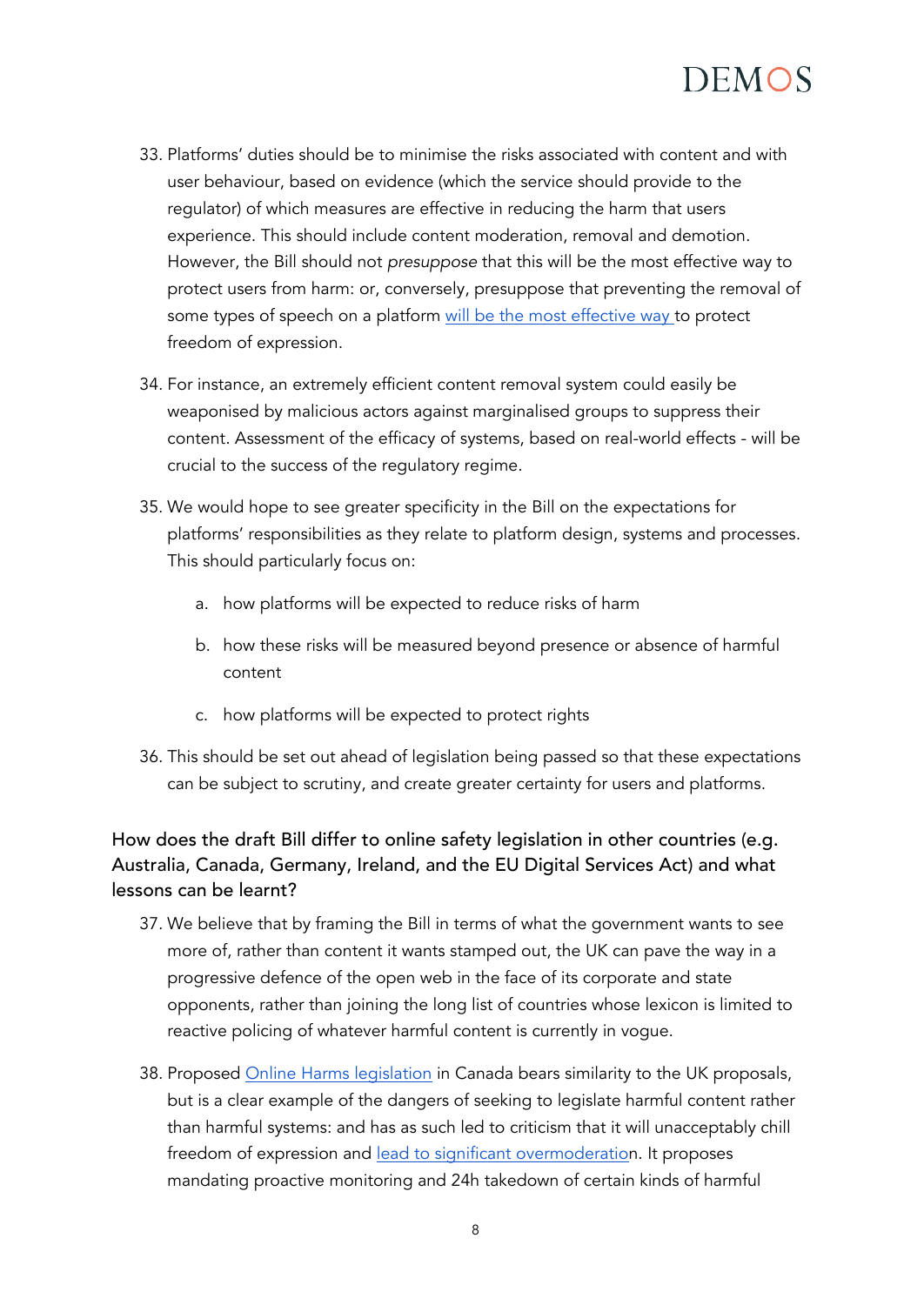content, along with requirements for platforms to report users who share it to law enforcement. There is no substantial discussion in the proposals of how it would protect freedom of expression in a context where automated tools for monitoring and takedown are imperfect and [often biased against marginalised groups,](https://twitter.com/daphnehk/status/1421120217585831938) and the incentives for overmoderation are strong.

- 39. Similarly, a recent update to NetzDG in Germany that would require platforms to report users who post what the platform judges to be illegal hate speech has been criticised on the [grounds of privacy and the likelihood of mistakes being made](https://www.politico.eu/article/germany-hate-speech-internet-netzdg-controversial-legislation/) by content moderators trying to ascertain illegality of posts. This has led to [Google](https://www.reuters.com/technology/google-takes-legal-action-over-germanys-expanded-hate-speech-law-2021-07-27/)  [taking legal action.](https://www.reuters.com/technology/google-takes-legal-action-over-germanys-expanded-hate-speech-law-2021-07-27/) At the same time, the restriction of platform action to only illegal content means that [those affected by hate speech](https://www.politico.eu/article/germany-hate-speech-internet-netzdg-controversial-legislation/) which is legal but harmful.
- 40. The current Bill includes provisions for business disruption measures. These, if retained, should be an absolute last resort and need significant safeguards. Internet shutdowns are regularly used around the world (such as the regular internet [shutdowns](https://www.bbc.co.uk/news/world-asia-india-40298722) in India), often under the guise of reducing the risk of violence being fuelled on social media. These shutdowns violate human rights, significantly undermine the ability of citizens to access information and express themselves online, and interfere with citizens engaging in democratic processes.

### Does the proposed legislation represent a threat to freedom of expression, or are the protections for freedom of expression provided in the draft Bill sufficient?

- 41. We do not believe that the current protections for freedom of expression in the draft Bill are sufficient. It remains entirely unclear what a 'duty to have regard to the importance of' freedom of expression means, or what the criteria will be by which that duty will be judged to have been met. Similarly, though this is specified in more detail for Category 1 services, how the comprehensiveness, accuracy or efficacy of both the impact assessment and the statement of steps to protect rights will be assessed by the regulator is not clear, leading to a risk of this becoming a tick-box exercise rather than leading to meaningful change from platforms.
- 42. However, we do not think this is an insurmountable obstacle that can only be overcome by drastically changing the scope of the Bill. We do not agree with the [concerns frequently expressed](https://www.openrightsgroup.org/blog/duty-to-censor-whats-legal-to-say-should-be-legal-to-type/) that this Bill is effectively censorship of legal speech: that by appeal to a vague notion of harms, platforms will be at best able to justify and at worst legally compelled to remove legal speech from their services, compromising freedom of expression.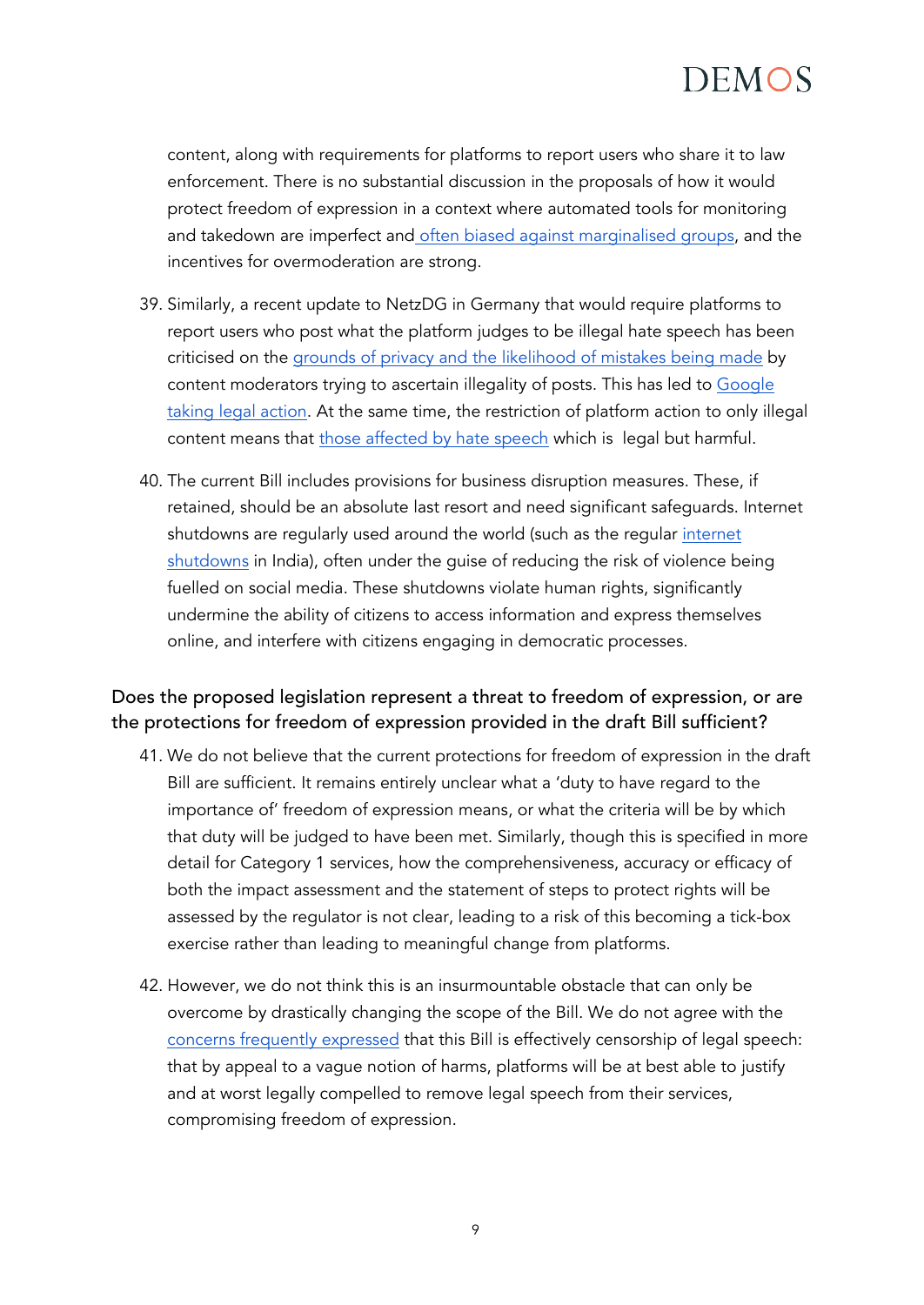- 43. As discussed above, we support a regulatory regime that seeks to regulate systems which manipulate content online, rather than one which seeks to remove content as its goal. However, increased content removal is a likely outcome of the regulation.
- 44. Our view is that this outcome is justified, subject to certain parameters and safeguards. Freedom of expression is not an absolute right, and particularly a) in the context of expression within a particular defined space and b) with no legal repercussions for an individual for their legal speech, we view that a significant risk of harm is a legitimate reason to restrict people's speech online, as long as any restrictions are transparent, predictable, consistent, and does in fact reduce the harm and is not merely performative.<sup>[1](#page-9-0)</sup>
- 45. Moreover, we see [far greater threats to freedom of expression](https://www.hopenothate.org.uk/2021/09/03/new-report-free-speech-for-all-why-legal-but-harmful-content-should-continue-to-be-included-in-the-online-safety-bill/) arising from online services on which harmful speech is allowed to proliferate, driving people away from being able to safely express themselves online, while also algorithmically [suppressing content \(](https://time.com/5863350/tiktok-black-creators/)e.g. through 'shadowbans') by marginalised groups. It is therefore in the interests of promoting freedom of expression that platforms be expected to meet certain standards in their design, systems and processes.
- 46. The clarification from the Government in their evidence submission that companies will not be *required* to remove legal but harmful content, as long as they have clear and consistent policies, is welcome. We are concerned, however, by the Government's focus on the protection against 'arbitrary removal' of 'controversial' content. While aiming to ensure that speech and information freedoms are protected, this ambition could be co-opted by malicious actors online. Members of marginalised groups who are calling out hateful speech online often face accusations that they are aiming to 'silence controversial opinions'. In the US, for instance, we have seen [false claims t](https://www.nbcnews.com/think/opinion/facebook-twitter-don-t-censor-conservatives-they-hire-promote-them-ncna1245308)hat platforms are 'censoring' certain political viewpoints being used to undermine platforms taking action on extremist or harmful speech online.
- 47. It is crucial to recognise that under the new regulation, overmoderation and undermoderation of content by platforms are inevitable: they are already commonplace. It is crucial that, instead of ensuring there is no removal of 'controversial' content, there are robust avenues of redress for both of these outcomes.

<span id="page-9-0"></span><sup>&</sup>lt;sup>1</sup> And do not, for instance, [secretly exempt high-profile figures](https://www.wsj.com/articles/facebook-files-xcheck-zuckerberg-elite-rules-11631541353) from moderation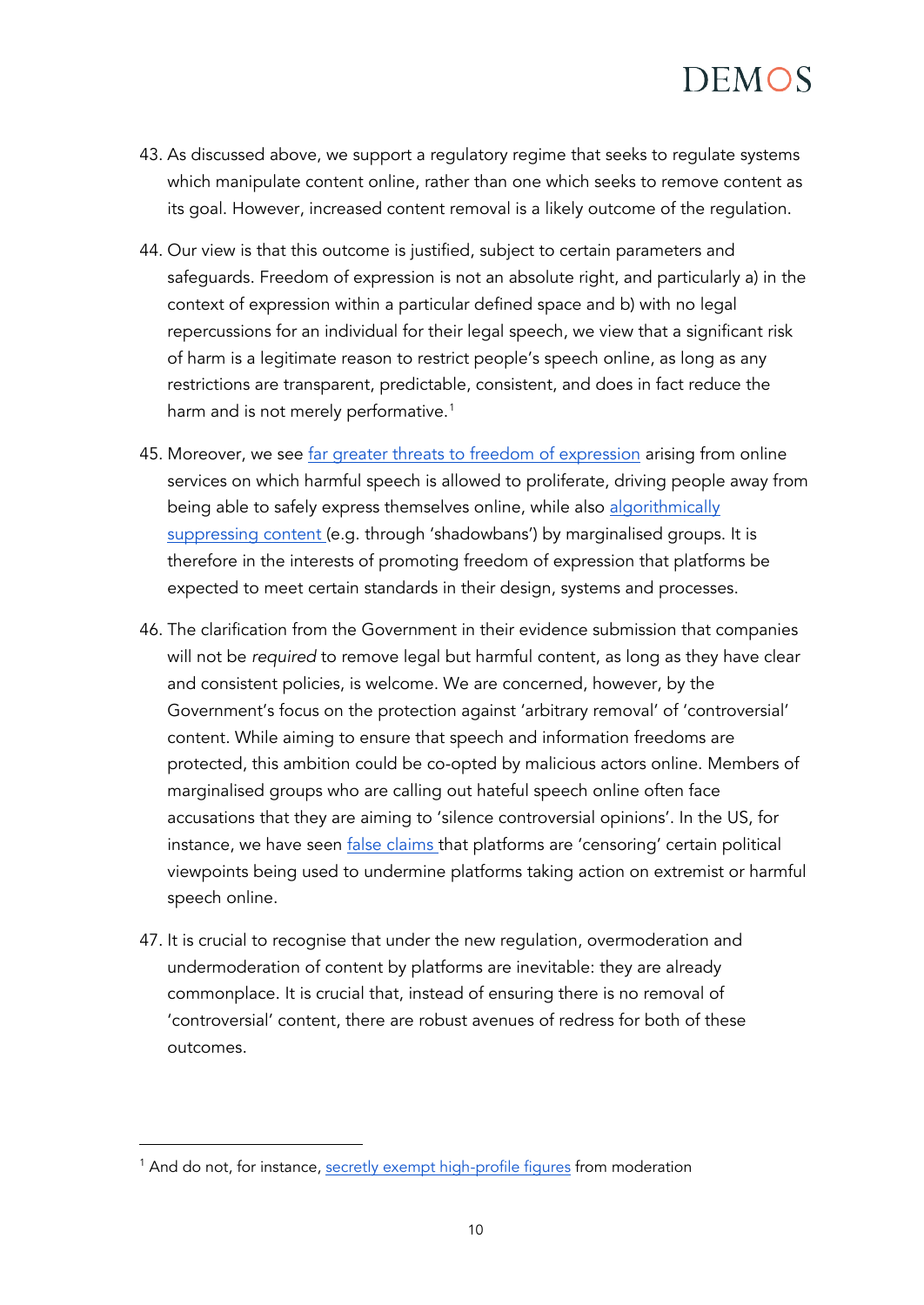- 48. Redress should be available both at an individual and a systematic level: both for users to appeal decisions about content of theirs or targeting them, and for the regulator to be able to regularly review at a systematic level the effectiveness of the measures platforms are taking and if there are any disproportionate impacts arising on marginalised groups that require correction. Platforms should also as part of their transparency obligations be required to provide justifications for their moderation decision-making processes.
- 49. Platforms should also be free to set their own terms of service more broadly (for instance, a platform dedicated to a certain topic of discussion should be free to moderate over content that is irrelevant). We do not consider that a platform preventing certain forms of speech necessarily violates freedom of expression freedom of expression does not guarantee the right to speak in any space one chooses. However, on equality grounds, it is appropriate that there should be recourse to the regulator if, for instance, the speech of a particular marginalised group is systematically suppressed by a platform (such as content moderation algorithms being employed which disproportionately remove content from BAME creators or suppresses or [demonetise LGBT content\)](https://www.theverge.com/2018/6/4/17424472/youtube-lgbt-demonetization-ads-algorithm).
- 50. Given the complexities of promoting and protecting freedom of expression, we recommend:
	- a. That platforms should be required to submit more substantial rights impact assessments of their policies and procedures, which should be subject to independent audit by the regulator, rather than simply having to publish an assessment along with their specification of the steps they are taking to safeguard the rights protected in the Bill.

The draft Bill specifically places a duty on providers to protect democratic content, and content of journalistic importance. What is your view of these measures and their likely effectiveness?

- 51. We support the intention to protect political speech, as this is an important protection against government overreach. However, having additional protections for 'democratic content' specifically leads to the question of why the freedom of expression protections in the Bill are not already sufficient to adequately protect freedom of expression for political/democratic speech. If they are not, they should be strengthened to better protect expression more broadly.
- 52. Moreover, we are concerned that as currently written, 'freedom of expression' and 'democratic content' are extremely open to interpretation through the Codes of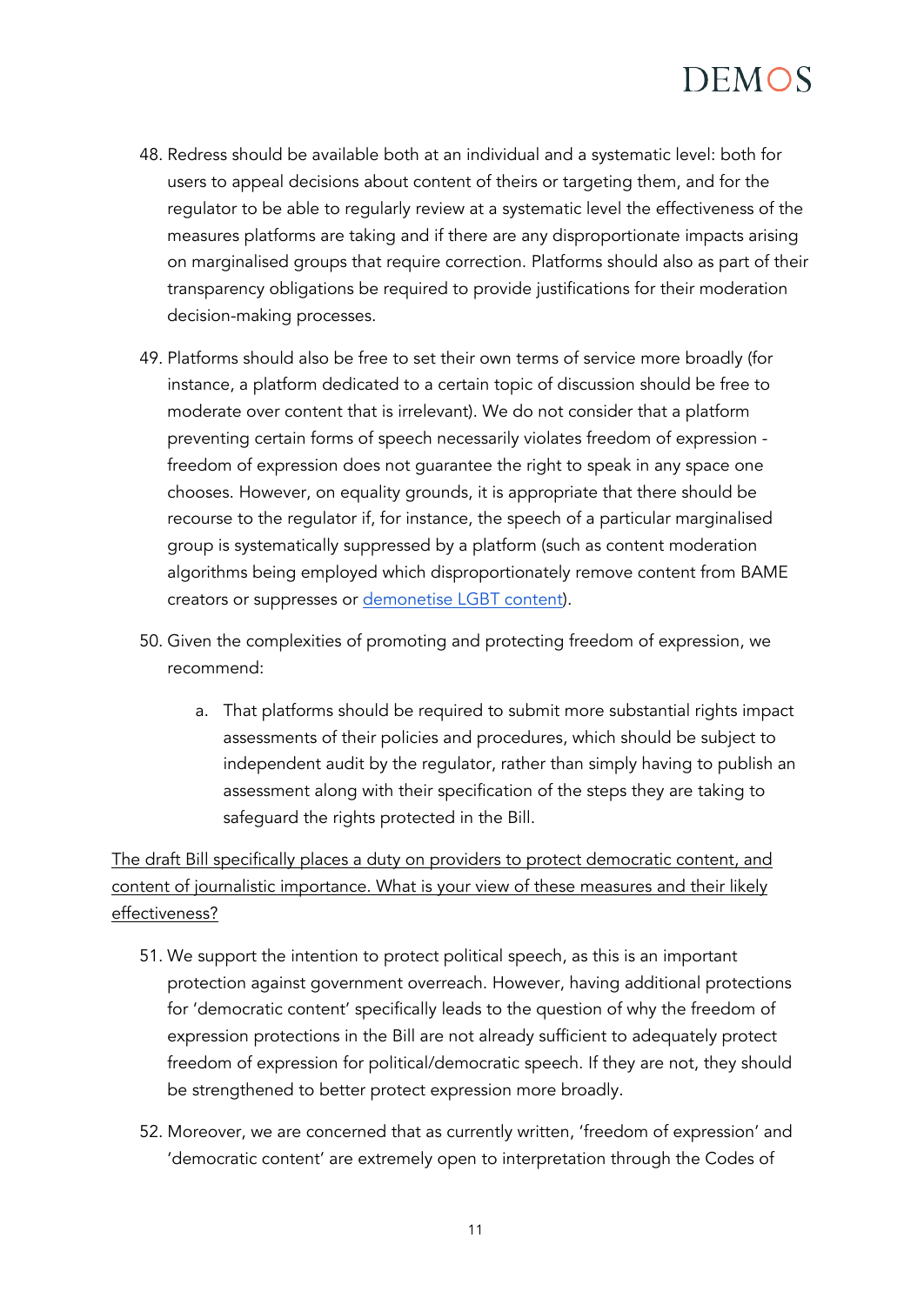Practice. Currently, the process of content moderation must be 'designed to ensure the importance of the free expression of content of democratic importance is taken into account when making decisions'. Combined with the definition of democratic content as being/appearing as 'intended to contribute to democratic political debate in the United Kingdom', this risks:

#### *53. Overmoderation of political speech*

a. If this requirement is interpreted merely to mean that there should be some consideration of free expression of democratic speech, then this requirement would likely become a tick-box exercise. For instance, a platform could have an appeal process which allowed political expression as grounds for appeal, which in practice made no difference to permitted expressions online. As [a](https://committees.parliament.uk/publications/6878/documents/72529/default/) [House of Lords Committee has warned,](https://committees.parliament.uk/publications/6878/documents/72529/default/) it would also risk privileging speech which is more easily defined as 'political': such as political contributions by politicians or those involved in policy debates; or prioritising freedom of expression about political issues which, for instance, are actively being debated by the Government. This could see political speech by members of the public, political discussion about countries outside of the UK, or speech about wider political and social issues disadvantaged.

#### *54. Undermoderation of harmful speech*

- a. However, if the requirement is interpreted to mean that no content which can be argued to be democratically important may be removed, demoted, or a user banned on account of it, this also has risks for allowing widespread harm to be perpetuated. Since much abuse and disinformation is or can appear to be linked to political issues or political figures (for instance, abuse of women in public life, racist comments about immigrants, transphobic abuse in discussions of e.g. gender recognition), having general exemptions from enforcement of terms and conditions would risk allowing significant harm to be perpetrated.
- 55. The same worries apply to the protections for 'journalistic content'. Without a more precise definition, or expectations clearly spelt out, overmoderation of legitimate journalistic content and undermoderation of extremist or hateful content under the guise of journalism are both significant risks.
- 56. We would recommend:
	- a. That the Bill include further details of how platforms should protect freedom of expression in general, and include within that more specific expectations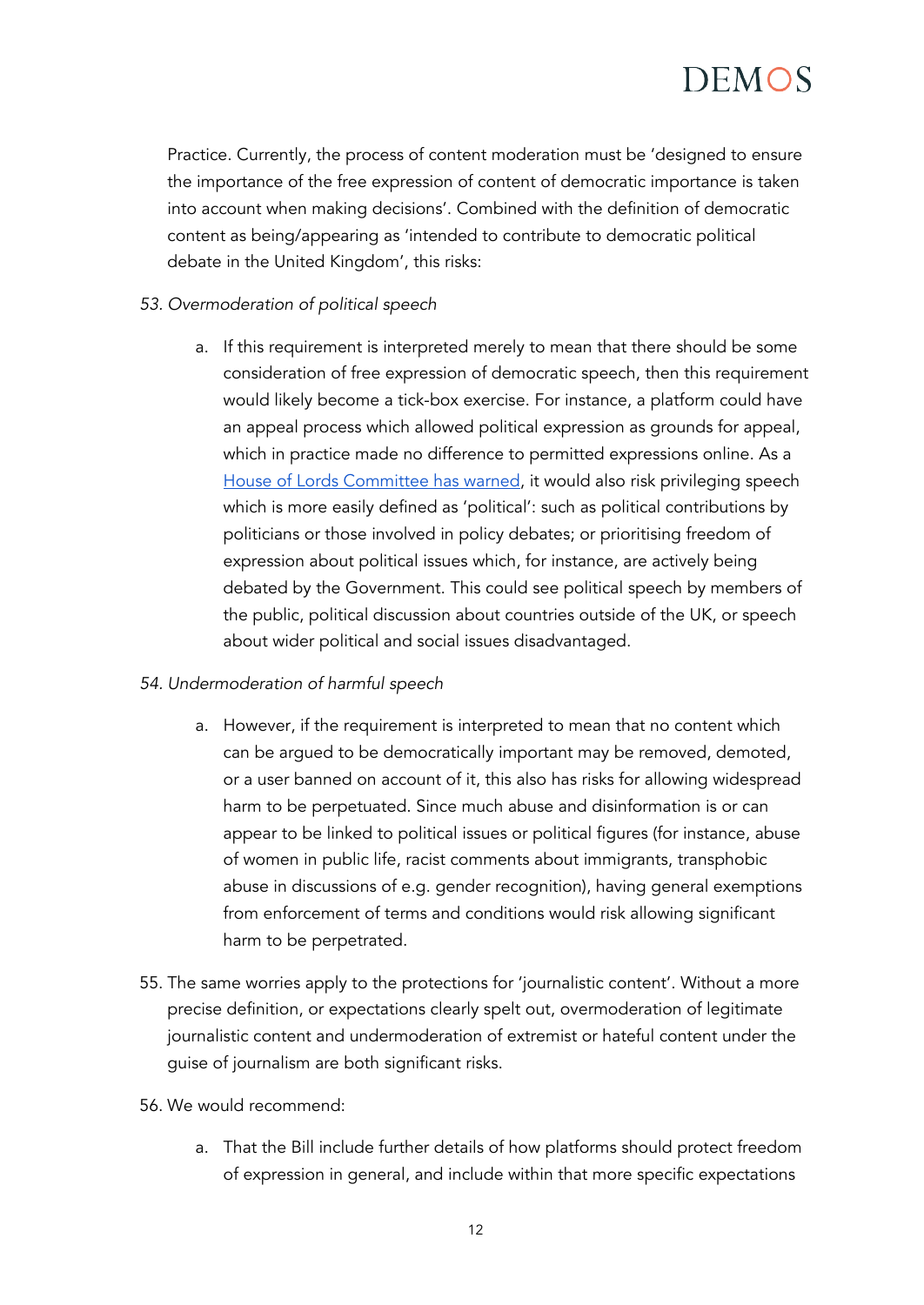for how platforms should approach the protection of political speech and journalistic speech.

Earlier proposals included content such as misinformation/disinformation that could lead to societal harm in scope of the Bill. These types of content have since been removed. What do you think of this decision?

- 57. We would support the re-inclusion of harms caused more widely by misinformation and disinformation into the Bill: particularly disinformation and misinformation which, at scale, is likely to exacerbate social harms such as racism and misogyny, but which might not fall under the 'individual harm' category currently outlined by the Bill.
- 58. For instance, disinformation campaigns often [amplify true information but in a](https://demos.co.uk/wp-content/uploads/2019/05/Warring-Songs-final-1.pdf)  [misleading way that creates the impression](https://demos.co.uk/wp-content/uploads/2019/05/Warring-Songs-final-1.pdf) that a story is more significant than it is (for instance, amplifying news stories about violence committed by a person who was an immigrant in order to stoke fears about immigrants in general). Gendered [disinformation campaigns, which weaponise gendered stereotypes for political,](https://eu.boell.org/en/2021/07/09/gendered-disinformation-6-reasons-why-liberal-democracies-need-respond-threat)  [economic or social ends,](https://eu.boell.org/en/2021/07/09/gendered-disinformation-6-reasons-why-liberal-democracies-need-respond-threat) seek to undermine women in public life, and can lead to women's exclusion from participation in public spaces due to the fear of being subject to such a campaign. These kinds of disinformation risk bolstering prejudice and identity-based violence more broadly within society. We believe these would thereby be justified coming within the remit of an online safety bill, even though the harm they cause is not directly tied to an individual targeted in or exposed to the content, as they still have a link to indirect collective harm to a group.
- 59. The Bill has not divorced itself entirely from concerns relating to political speech and democracy: it has introduced specific clauses intended to uphold the integrity of political speech and democracy online. It would hence be consistent to also include disinformation and misinformation within the scope of the Bill - and particularly necessary, given that without this scope inclusion, the Bill could end up overprotecting political disinformation as a form of 'protected speech' which platforms have no obligation to reduce the risk of.
- 60. There should be further consideration given in advance of legislation regarding how platform systems which increase the reach of political disinformation which [could](https://www.wired.com/2016/11/ignore-trolls-definitely-cannot-vote-via-text/)  [significantly affect](https://www.wired.com/2016/11/ignore-trolls-definitely-cannot-vote-via-text/) democratic processes (such as disinformation which [aims to](https://www.npr.org/2020/10/30/929248146/black-and-latino-voters-flooded-with-disinformation-in-elections-final-days)  [achieve voter suppression\)](https://www.npr.org/2020/10/30/929248146/black-and-latino-voters-flooded-with-disinformation-in-elections-final-days) should be tackled under the Bill, rather than the issue being sidestepped altogether.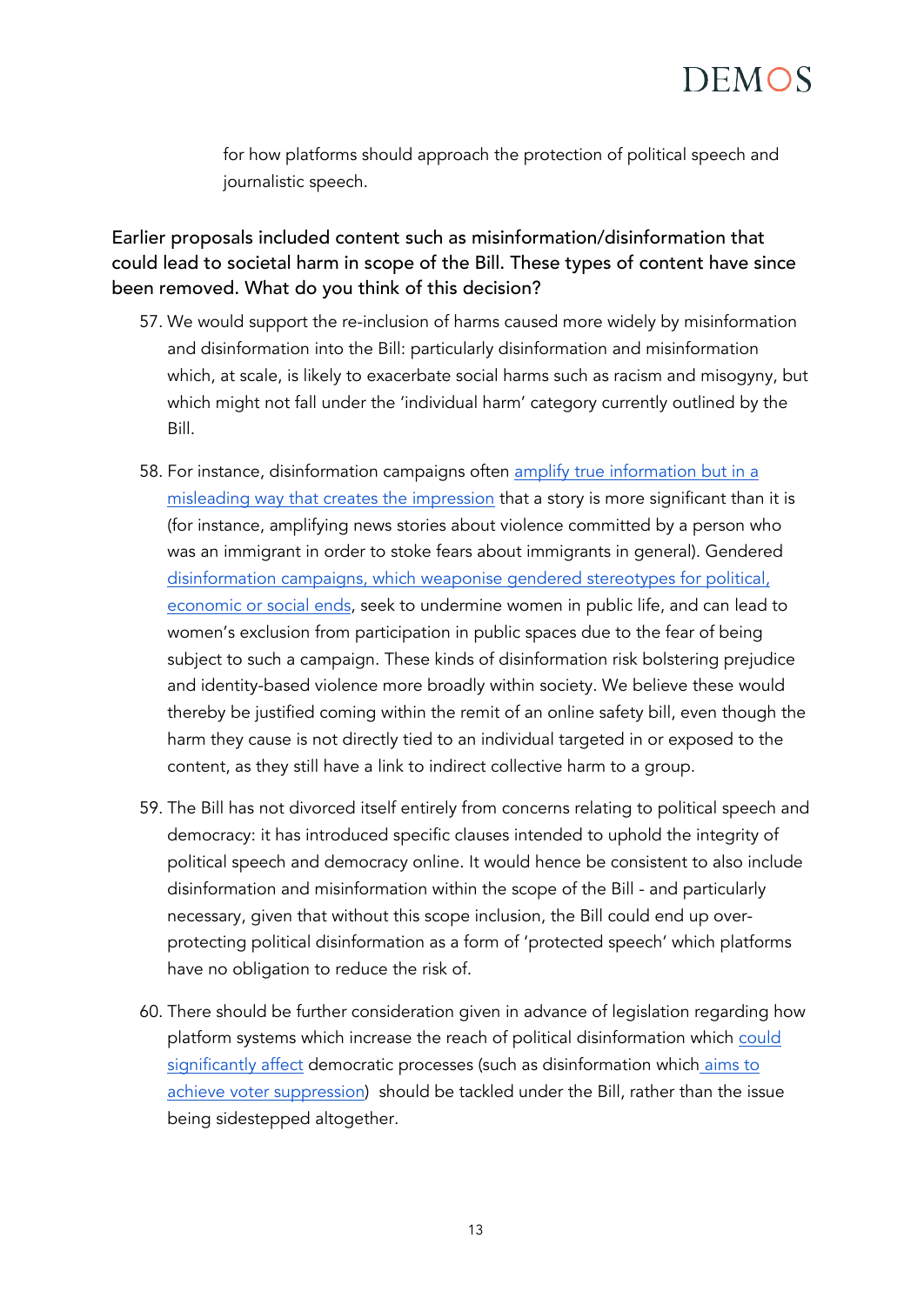- *61. Possible case: Before elections, posts begin going viral online that appear to be an official notice claiming that voting has been postponed by a day due to Covid or other restrictions. Platform systems in place are such that these posts are recommended and promoted to users, regularly shared thousands of times and reach hundreds of thousands of people, with no fact-checking or promotion of authoritative information to counteract the false information. Under the Bill as it stands, Ofcom would have no recourse to demand any action from online platforms.*
- 62. We would caution that inclusion of misinformation or disinformation in scope, however, should not elide into those forms of content being deemed harmful as a whole. For instance, misinformation, understood as false information, is not inherently harmful: to treat anything incorrect on the Internet as 'causing harm' would lead to incredibly damaging overreach and lead to a regulator or a private platform being in the position of needing to determine the truth or falsity of content writ large. Rather, systems which are known to increase the risks associated with *harmful* misinformation should be regulated and systems introduced which are known to reduce these risks.
- 63. Many of the systems which platforms would likely need to implement to meet their safety duties under the Bill - more prosocial design, risk-assessed content curation, and more consistent moderation - for instance, would also help reduce the risks of harms such as disinformation. We do not consider it would be a significant extra burden on platforms to include risk assessments and responses to harms such as disinformation in their compliance.
- 64. We recommend:
	- a. That harmful misinformation and disinformation should be in scope, even where the harm they cause is broader collective harm rather than targeted at a particular individual
	- b. That further consideration should be given to how platforms should be expected to respond to online activity which significantly affects democratic processes.

### Are the definitions in the draft Bill suitable for service providers to accurately identify and reduce the presence of legal but harmful content, whilst preserving the presence of legitimate content?

65. Many of the key concepts in the Bill remain undefined, or deliberately left to be defined at a later point in the regulatory process (such as the priority harms, the platforms in scope, what systems platforms will be expected to have in place, and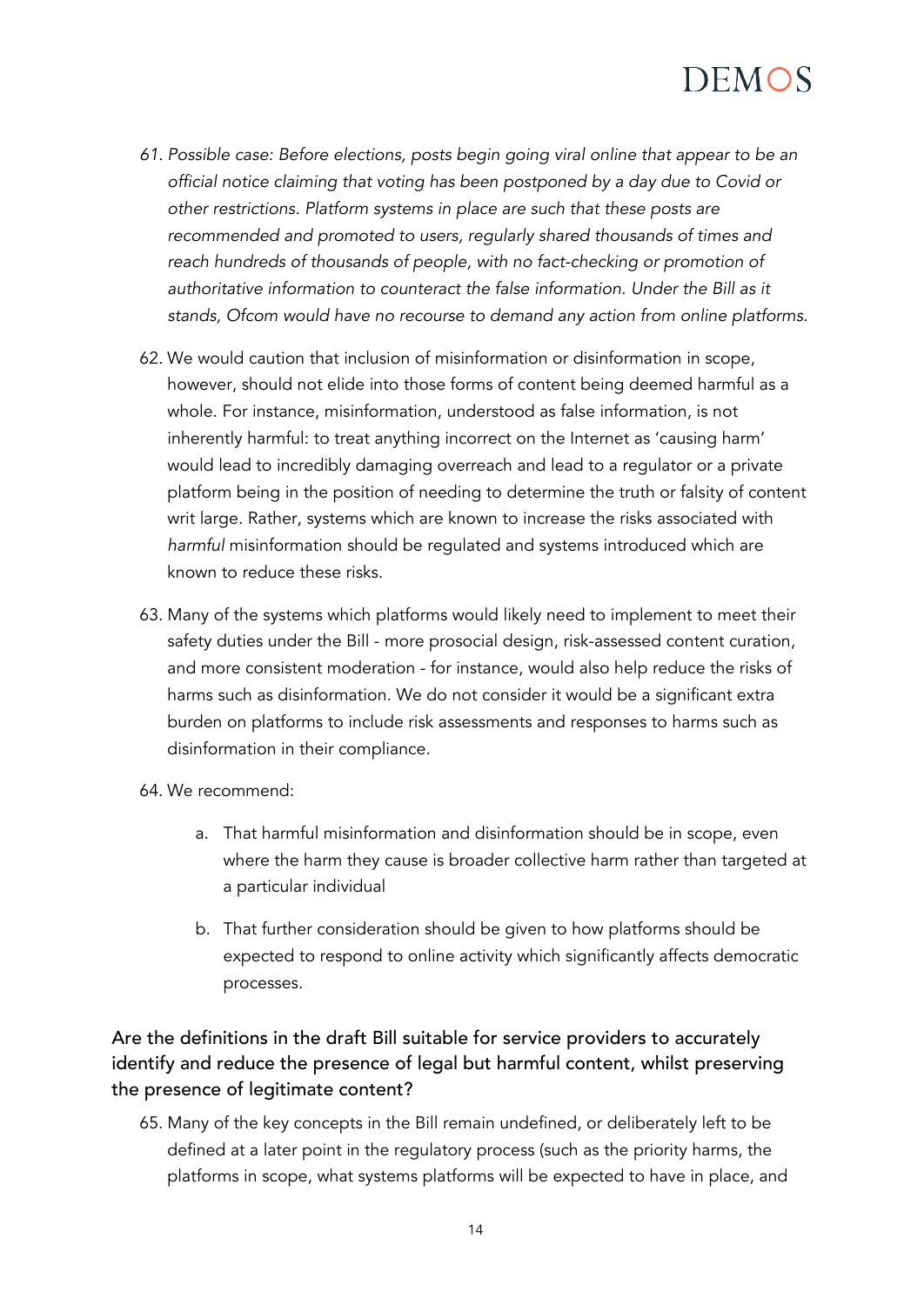

against what metrics compliance will be assessed). This means that scrutiny of the Bill at this stage is essentially an exercise in clarification, and assessing how far specific outcomes will or will not result is very difficult.

- 66. The protections for freedom of expression and privacy are crucial to be included: but as they stand, they are also at a level of generality that has the potential to allow significant infringements - as platforms are required only to 'have regard to the importance of [these rights] when deciding on, and implementing, safety policies and procedures.' The impacts of this, with regard to overmoderation and undermoderation, we detail elsewhere in this submission.
- 67. We recommend that:
	- a. Key concepts and definitions in the Bill should be defined so that the likely effects of the Bill can be better assessed in advance of legislation.

The draft Bill sets a threshold for services to be designated as 'Category 1' services. What threshold would be suitable for this? Are the distinctions between categories of services appropriate, and do they reliably reflect their ability to cause harm?

- 68. We submit that platforms should be assessed by Ofcom on the basis of propensity of risk of harm arising from a service *rather* than number of users and functionalities (though both of those factors could inform a judgement about risk): both to ensure that low-risk platforms are not overburdened with compliance requirements and that high-risk but low-user, low-functionality platforms do not escape requirements to reduce the risk of harms on their services. This risk should be assessed by Ofcom in consultation with a wide range of stakeholders.
- 69. The Secretary of State having the power to set thresholds based on general concepts such as number of users and functionalities, and 'any other factors', means there is significant uncertainty for services about which Category they will be in, and what the expectations of them will be accordingly.
- 70. We recommend that: platforms should be assessed by Ofcom on the basis of propensity of risk of harm arising from a service before they are assigned a Category.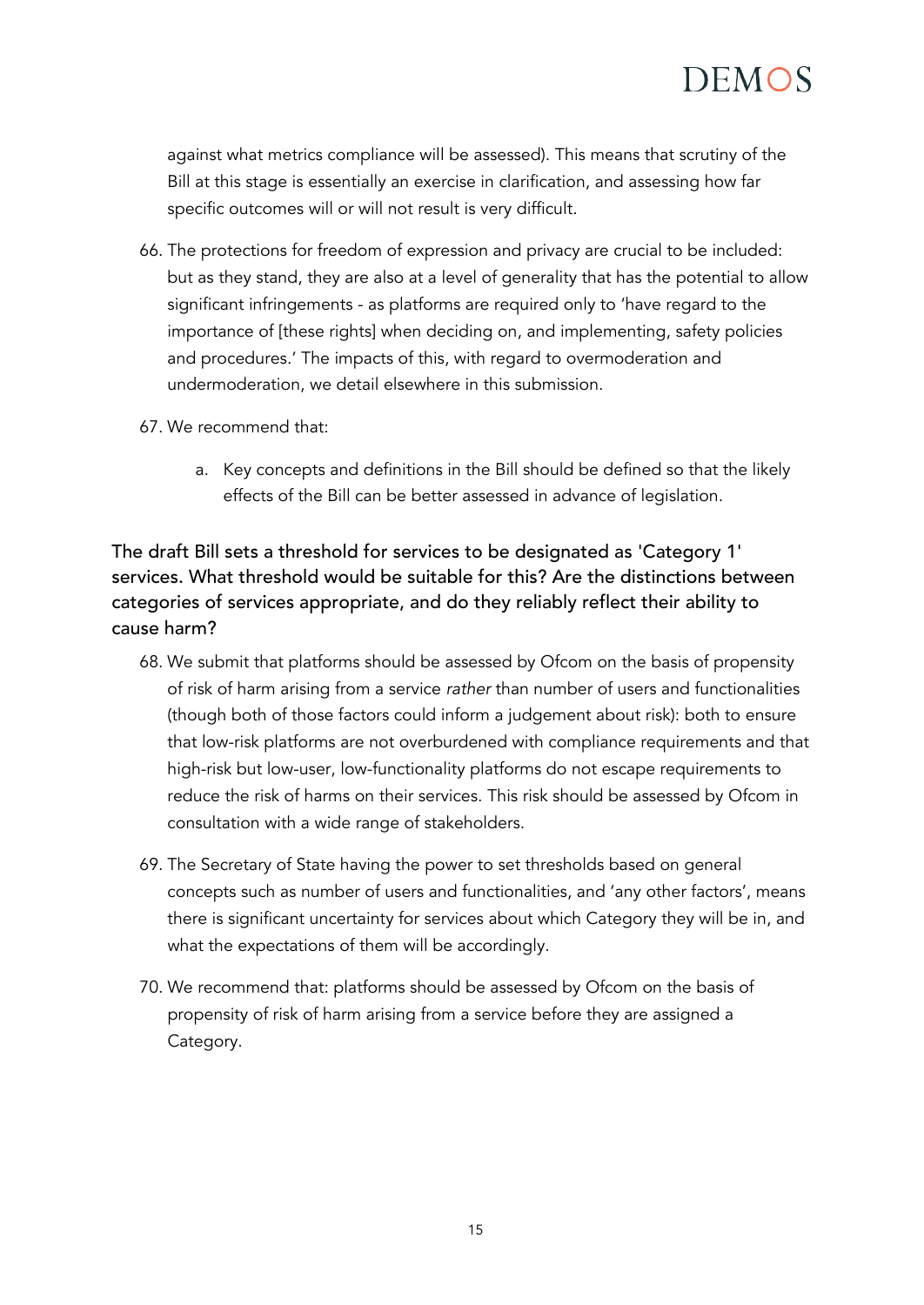

#### What role do algorithms currently play in influencing the presence of certain types of content online and how it is disseminated?

- 71. Algorithms play a very significant role in influencing what content is online and what content is widely seen. The kinds that we consider to be most relevant to the Bill are:
- 72. Content moderation
	- a. Algorithms which detect illegal content through hashing images and comparing them to known hashes of illegal images - e.g. of CSEA material
	- b. Algorithms which detect content likely to be in breach of a platforms' terms of service - e.g. identifying Covid misinformation
- 73. Content curation
	- a. Algorithms which determine what content should be surfaced to a user (e.g. used in YouTube's 'recommendations' or TikTok's 'For You' page, Google's search bar)
- 74. Content moderation algorithms determine what content is present or absent online, and as such are often the focus of discussion around online harms. However, we consider that content curation algorithms are just as an, if not more, important subject of regulation: the principles on which they operate are generally less clear, and measuring their effects is extremely difficult in current circumstances.
- 75. These algorithms have a significant role in determining what content is scaled what is engaged with, shared, reproduced: and as such have a significant role in scaling the harm associated with harmful content - from supporting disinformation campaigns to recommending radicalising content, to facilitating pile-on abuse, we consider that there has been a lack of attention to content curation algorithms so far. This is of particular concern given [reports](https://www.wsj.com/articles/facebook-algorithm-change-zuckerberg-11631654215) of how platforms are [failing](https://www.nytimes.com/2020/11/24/technology/facebook-election-misinformation.html) to correct algorithms which promote and incentivise harmful content and behaviour online.
- 76. Much of the activity of algorithms online is unknown and difficult to assess: transparency about algorithmic systems used in the first place is limited, and access to data to try to assess the impact of different systems is severely restricted to researchers. There are some moves, such as transparency centers and publishing algorithms for debugging, towards more transparency, but these are few and far between and not systematised - while research is [being done by platforms](https://www.theguardian.com/technology/2021/sep/14/facebook-aware-instagram-harmful-effect-teenage-girls-leak-reveals) into the harms of their systems which is not made public.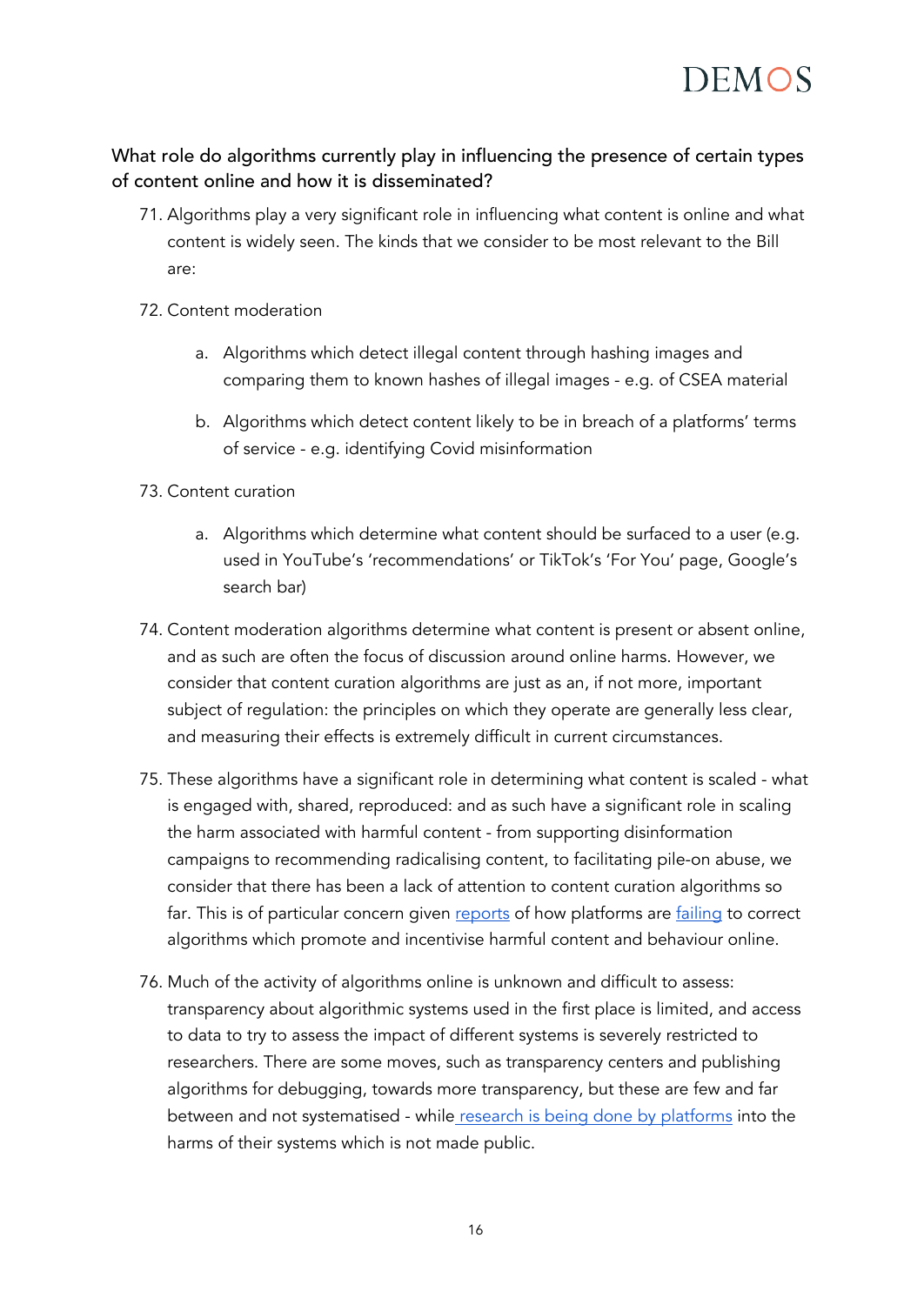

- 77. A significant concern is also the lack of public understanding of algorithmic systems and how they work, compounded by the lack of transparency from companies on when algorithms are being used, for what, how they are being developed and tested, and reviewed. Users are sometimes allowed to 'feedback' on content they are shown, but what the actual effect on what content they are served is unclear.
- 78. The Bill could address these issues through a greater focus on algorithmic audit and accountability, as is currently being discussed [in the EU and US.](https://eu.boell.org/en/2021/09/14/gendered-disinformation-us-cant-be-content-content-solutions) Algorithmic transparency is not straightforward. As the [Ada Lovelace Institute ha](https://www.adalovelaceinstitute.org/blog/meaningful-transparency-and-invisible-algorithms/)s written: 'to develop transparency around ADM systems, we will need to gain insights into the decision-making processes that determine their goals, the impact of their outcomes, how they interact with social structures and what power relations they engender through continued use.'
- 79. We recommend that:
	- a. The regulator is given the power and the responsibility to scrutinise (with support of independent researchers where necessary) how algorithms (particularly those used in content curation and moderation) are being developed, maintained, [tested, adapted, a](https://www.wsj.com/articles/facebook-algorithm-change-zuckerberg-11631654215)nd their efficacy against various safety and rights metrics.

What role might they play in reducing the presence of illegal and/or harmful content? Are there any foreseeable problems that could arise if service providers increased their use of algorithms to fulfil their safety duties? How might the draft Bill address them?

- 80. Algorithms enable curation and moderation at scale, and as such are essential to the functioning of online services. However, operating at scale means that a compromise will be made with accuracy. Different kinds of algorithm have different functions and different levels of accuracy that can be achieved.
- 81. As we saw during the height of the Covid-19 pandemic, during which time platforms were [forced to rely significantly more on automated systems,](https://www.lawfareblog.com/covid-19-and-social-media-content-moderation) the accuracy of moderation suffered. Automated systems are less able to respond to nuance and context than human moderators, and people are quickly able to adapt to better evade automated detection. For example, harassment campaigns can use images that are slightly edited or [replacement words like 'b!tch'](https://www.wilsoncenter.org/publication/malign-creativity-how-gender-sex-and-lies-are-weaponized-against-women-online) to avoid automatic detection. [Users on Tiktok](https://www.thedailybeast.com/gen-z-wont-let-tiktok-stop-them-from-talking-about-suicide) have adapted to using terms like 'unalive' in their content to avoid TikTok's automatic detection and removal of suicide-related content.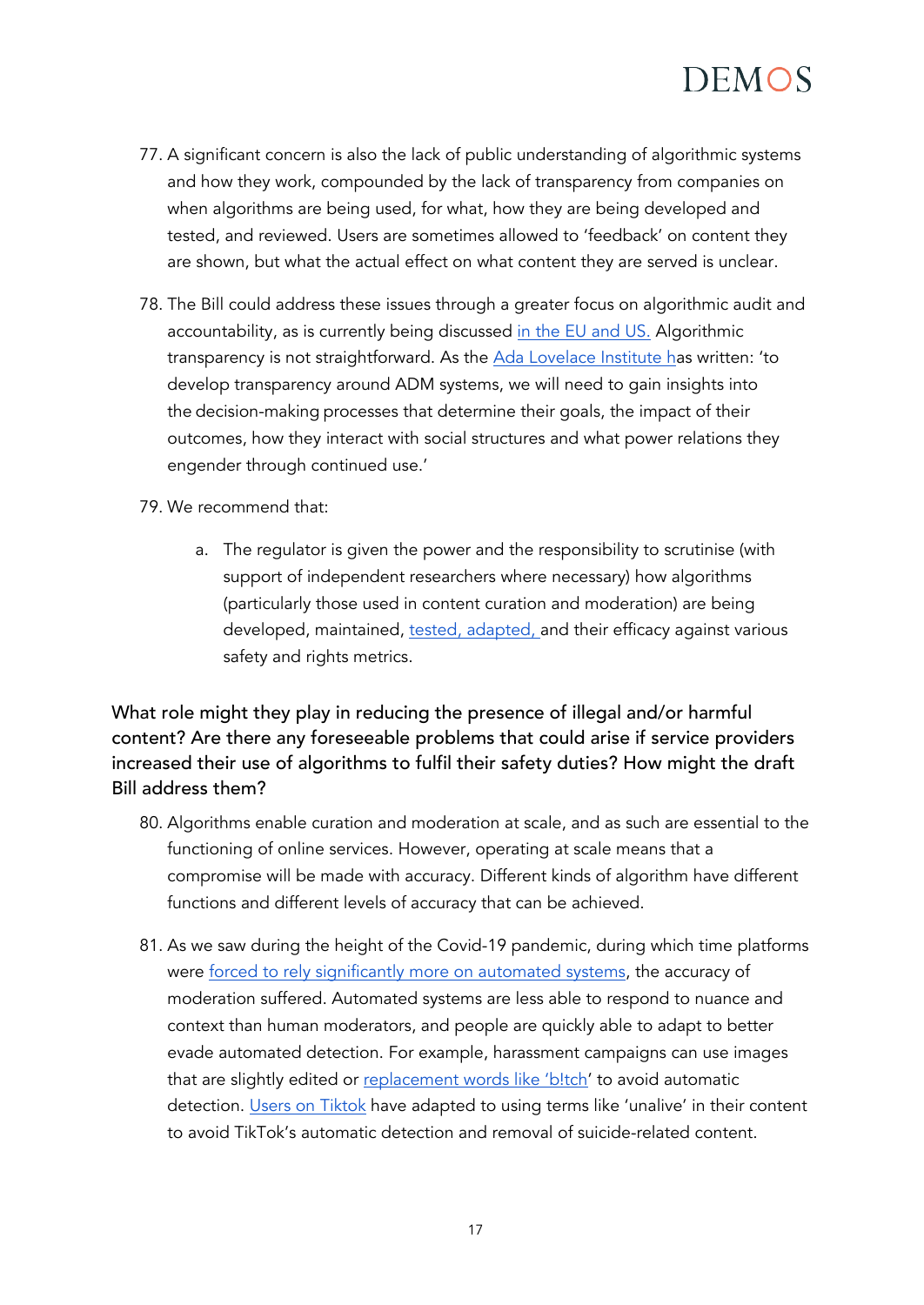

- 82. A significant concern is that if service providers are required or encouraged to use algorithmic systems to identify speech which is likely to cause harm, this could have particularly significant impacts on the expression of marginalised groups, as algorithmic moderation systems can be often biased in ways that mean their speech is more often flagged as potentially harmful. This has been evidenced, for example, by [a study from Sap et al \(2019\)](https://www.researchgate.net/publication/335784157_The_Risk_of_Racial_Bias_in_Hate_Speech_Detection) for example with regard to racial discrimination, and by [Gomes et al \(2019\)](https://www.internetlab.org.br/en/freedom-of-expression/drag-queens-and-artificial-intelligence-should-computers-decide-what-is-toxic-on-the-internet/) on how reclaimed speech by LGBTQ people may be disproportionately be identified by algorithms as 'toxic'.
- 83. In many cases, it may also not be that platforms need to *increase* their use of algorithms but change the use of existing algorithms where those have harmful [consequences.](https://www.nytimes.com/2020/11/24/technology/facebook-election-misinformation.html)
- 84. Algorithmic systems will also not be able to replace human moderation and review. We are deeply concerned that the outsourcing of moderation, the poor conditions [and lack of psychological support t](https://www.foxglove.org.uk/2020/11/18/open-letter-from-content-moderators-re-pandemic/)hat content moderators are provided with, are undermining both standards of moderation and the health and wellbeing of content moderators.
- 85. We recommend:
	- a. That, as above, the regulator is given the power and the responsibility to scrutinise (with support of independent researchers where necessary) how algorithms (particularly those used in content curation and moderation) are being developed, maintained, [tested, adapted, a](https://www.wsj.com/articles/facebook-algorithm-change-zuckerberg-11631654215)nd their efficacy against various safety and rights metrics.
	- b. That Ofcom consider ways in which platforms can be audited not only for the design of their content moderation systems but how those systems are being enacted, with a focus on appropriate employment of and support for human moderators.

### Does the draft Bill give sufficient consideration to the role of user agency in promoting online safety?

- 86. The consideration of user agency in ensuring terms and conditions are clear and accessible, user powers to report and redress, and the promotion of media literacy is welcome, but we would support a more holistic approach to user agency.
- 87. As we have set out, the aim of the Bill should be to reduce the risk of harm occurring in the online environments in its scope, rather than simply to reduce a given incidence of harmful content. To achieve the former, a focus should be given to a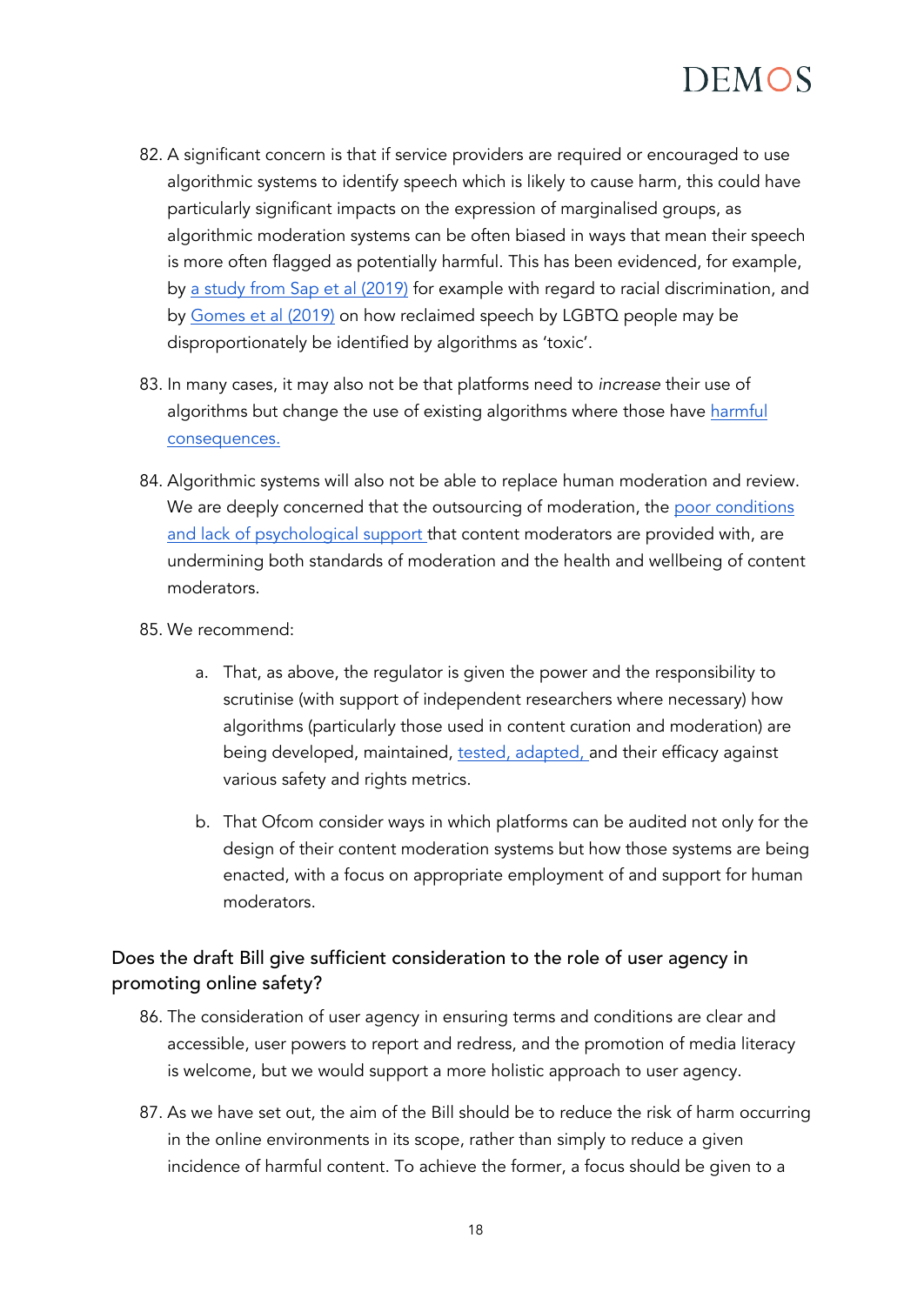range of methods beyond the present focus on content removal risks, which protect, support and empower users, including: reporting processes and resources offered, behavioural nudges, user powers to shape their online experience, support and incentivisation for communities setting their own standards, content interaction and labelling systems, content curation systems and promotion systems, and data collection and tracking systems. These and other approaches shift agency to users to promote safety, by empowering them to be part of a safer online environment.

- 88. However, it is crucial that the Bill does not shift *responsibility* for preventing harm to users, while not granting them the power to do so. For instance, a platform with a persistent problem of harassment campaigns having an excellent user reporting system should not count as sufficiently compliant: given that the burden of identifying and flagging campaigns is being taken on by users, while the platform is still determining and controlling the rest of the ecosystem in which these campaigns flourish.
- 89. We recommend:
	- a. That the Bill and Codes of Practice consider more ways in which user agency may be promoted: focusing on how fundamental platform design can support greater user agency in addition to duties to increase users' understanding of and access to information.

Are Ofcom's powers under the Bill proportionate, whilst remaining sufficient to allow it to carry out its regulatory role? Does Ofcom have sufficient resources to support these powers?

- 90. We consider that Ofcom's powers may not be sufficient to allow it to carry out its regulatory role, and that support from other stakeholders may be required to support the exercise of its powers.
- 91. The Bill relies on platforms to a significant degree to produce their own credible risk assessments, procedures to deal with those risks, and information through transparency reporting about the success of those measures: likewise for Category 1 rights impact assessments.
- 92. How these will be audited, however, is not yet clear. Platforms simply producing reports cannot be taken as compliance without an audit of the efficacy and accuracy of these reports. Genuinely reducing risks of harm to users, as opposed to reducing the incidence of harmful content, requires much more analysis than simply numbers of reports, takedowns and appeals, which transparency reports currently often focus on.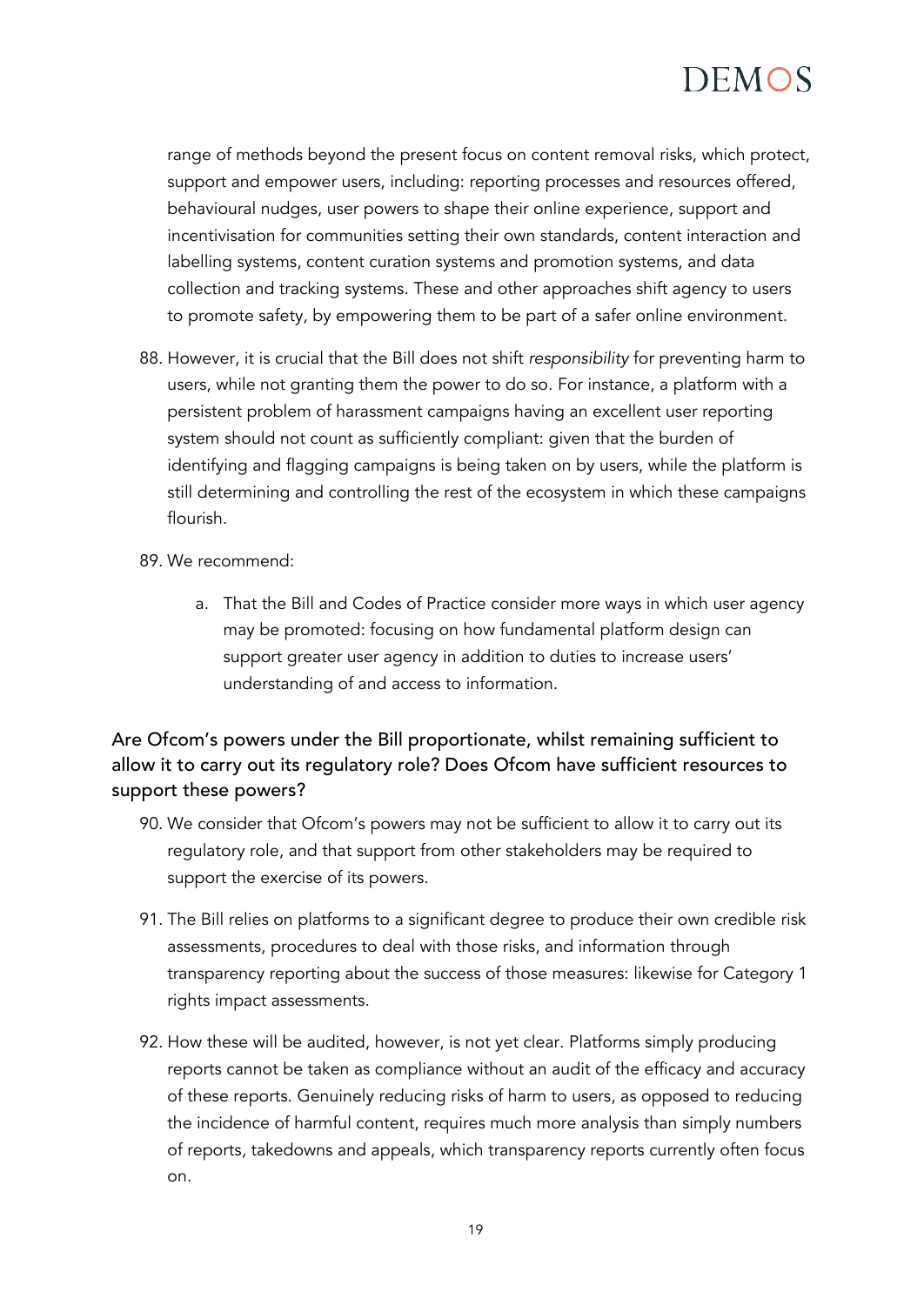- 93. Moreover, though OFCOM has significant information powers in the Bill, to be able to scrutinise compliance from all services in scope will most likely be beyond its resourcing capabilities. Independent researchers and civil society have an important role to play in helping fill this gap.
- 94. More clarity overall is needed on how precisely Ofcom will seek, act and report on advice it has sought on its regulation in practice. For example, in preparing codes of practice the Bill (Section 5, Subsection (5) - (6)) requires Ofcom to consult a variety of actors "who appear to Ofcom" to have relevant expertise or be representative of certain groups. It is unclear, however, what exact mechanism for consultation will be used to do this, how Ofcom will decide who is a representative or has relevant expertise, and whether and how they will publish records of who they have consulted.
- 95. For instance, little detail is given on how Ofcom will institute public engagement with its regulation in practice. In Section 99, Subsection 2 references are made to how the regulator ought to "make arrangements for ascertaining" public opinion and experience of the regulated services from "time to time", though without further specification. Given the centrality of public opinion and experience to so many of the core concerns of the Bill - from freedom of expression, to psychological harm and perception of safety - more detail here is necessary to ensure public trust that the regulator will be adequately responsive to the lived experience of users. Given Ofcom's existing programme of regular internet research, capacity for this appears to be there for the regulator, however this must be detailed explicitly in the Bill.

96. We would recommend:

- a. that Ofcom have greater powers to audit platforms' systems and information themselves, including auditing algorithmic systems used by platforms to determine the risk of harms posed to users.
- b. that greater priority be given than is in the current Bill to facilitating independent researcher access to platform data, with appropriate privacy safeguards, so that platform action can be better scrutinised and improve accountability for any failures to take meaningful measures to reduce risks of harm.
- c. That the Bill should detail explicitly how Ofcom will seek, act and report on advice it has sought on its regulation and institute public engagement in practice.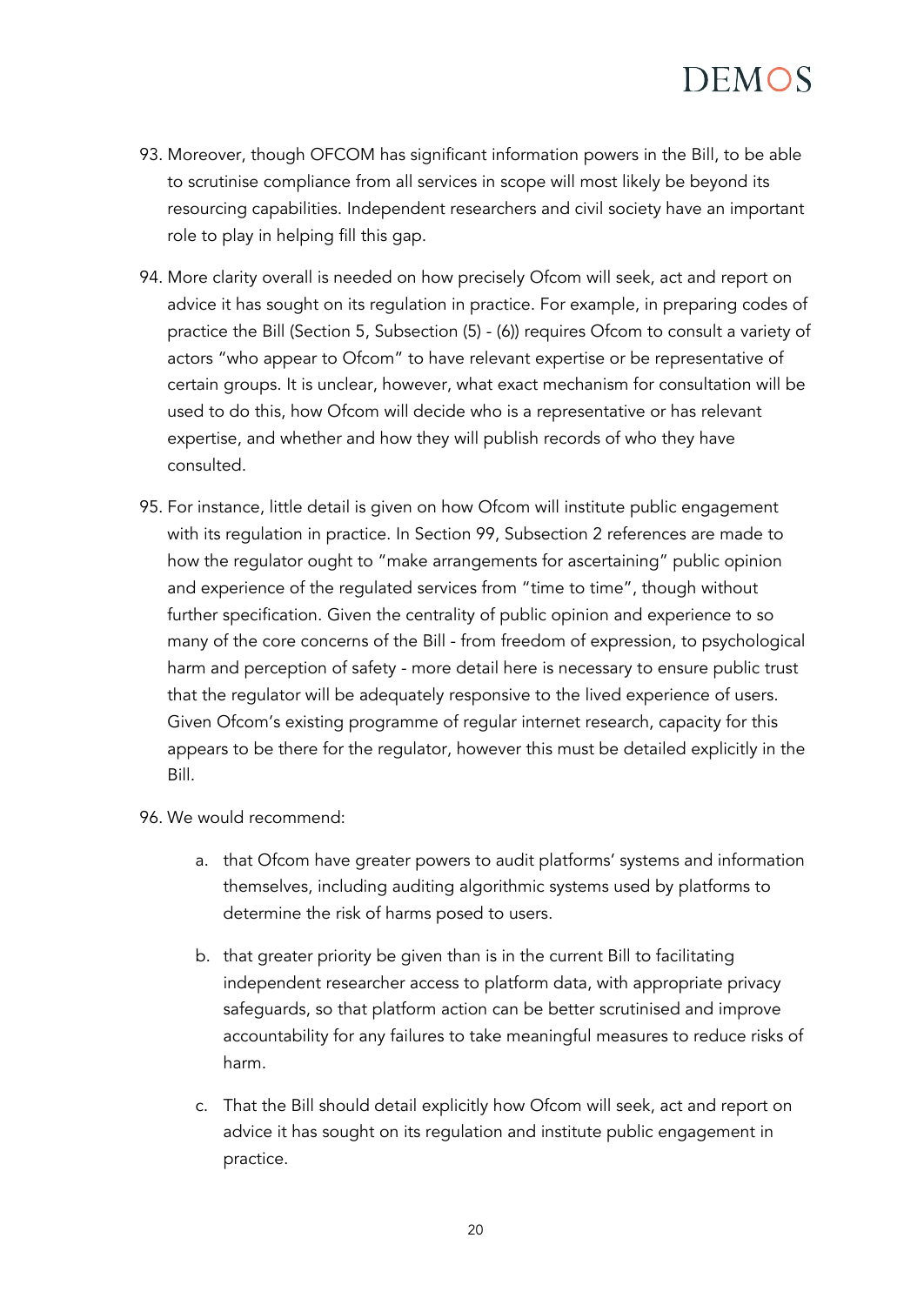

#### How much influence will a) Parliament and b) The Secretary of State have on Ofcom, and is this appropriate?

- 97. The powers granted to the Secretary of State are significant, and in our view, (a view [widely shared across civil society\)](https://www.carnegieuktrust.org.uk/blog-posts/secretary-of-states-powers-and-the-draft-online-safety-bill/) excessive: the purpose of having an independent regulator, with Parliamentary oversight, is to ensure an independent and democratically legitimate process for regulating platforms. The Secretary of State having extraordinary powers, including being able to exempt certain kinds of services, vary the online safety objectives to be pursued, direct Ofcom to modify a code of practice, specify offences and priority harms, is not consistent with the pursuit of this aim.
- 98. We recommend that:
	- a. The power to direct a modification of a code of practice to ensure that the code of practice reflects government policy should be removed. This runs a high risk of allowing government to demand platforms change their policies to benefit the government or to further other government policies which are not effective in reducing the risk of harm to users.
	- b. The power to modify a code of practice for reasons of national security or public safety, if retained, should have additional safeguards included (such as requiring judicial oversight) given that in certain circumstances the Secretary of State is not required to submit reasons for these modifications, reducing the possibility of external scrutiny.

#### OTHER AREAS OF CONCERN

#### Privacy protections

- 99. We have serious concerns about the lack of protections for privacy in the Online Safety Bill. Giving platforms a duty to 'have regard to the importance of protecting users from unwarranted infringements of privacy, when deciding on, and implementing, safety policies and procedures' with impact assessments and a public statement of steps taken for Category 1 services risks becoming a tick-box exercise that will not offer users significant protection of privacy.
- 100. The current duty has several limitations:
	- a. it is a duty to 'have regard to' the importance of, rather than a duty to protect users from unwarranted infringements of privacy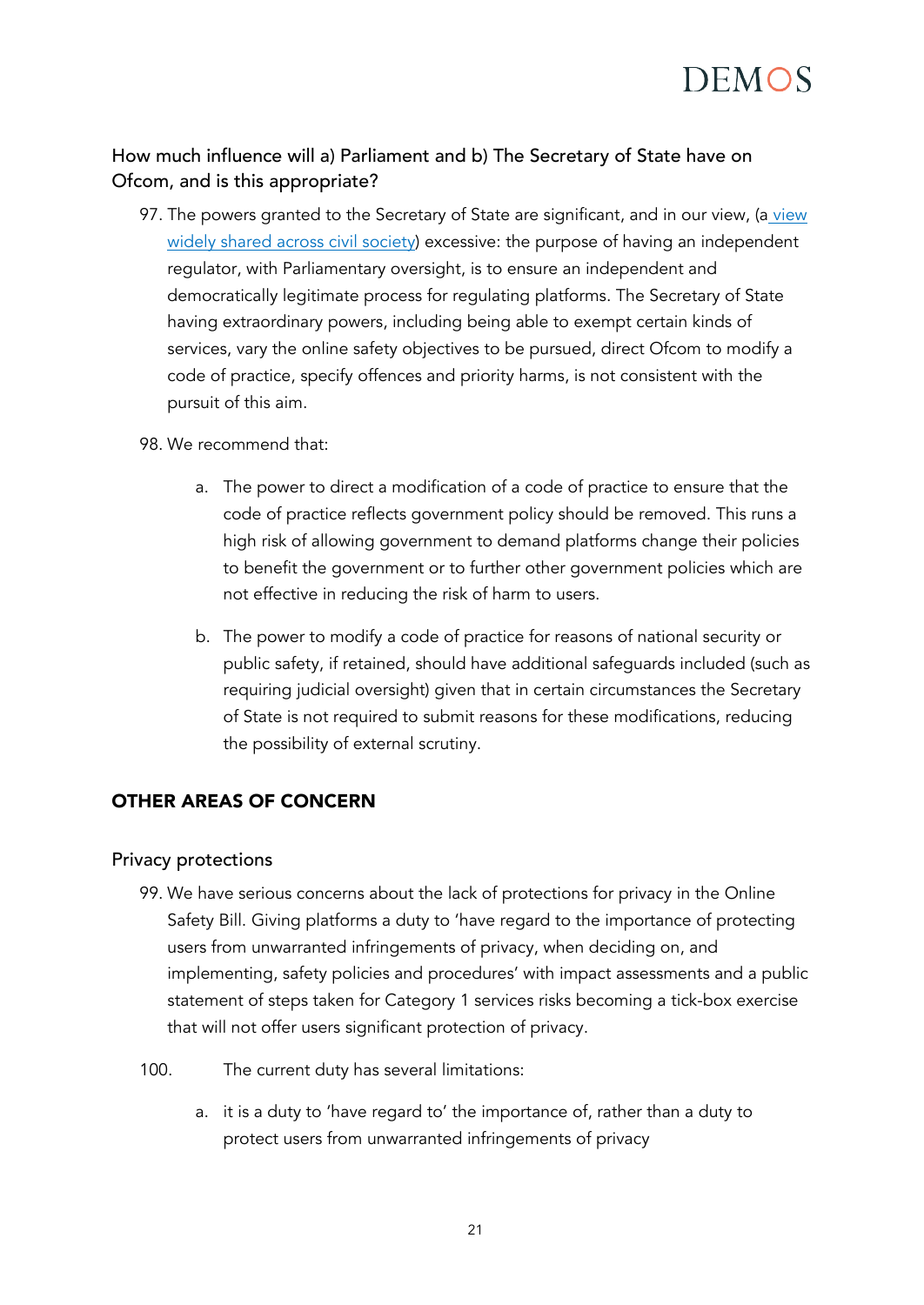- b. b) it is restricted to the implementation of safety policies rather than policies more generally
- c. the lack of definition about the process or framework for deciding when an infringement of privacy is 'warranted' risks privacy infringements being too easily justified (this concern is exacerbated by the potential conflict of privacy protection with other clauses of the Bill).
- d. It is unclear how the impact assessments and public statement of steps taken will be assessed, audited, or corrected if it is not up to scratch.
- 101. Without further clarification, clauses which require systems designed to present children from accessing certain content, that allow OFCOM to require the use of certain technologies be used to identify illegal content, including in private channels, may lead to platforms removing essential privacy protections under the guise of it being 'not unwarranted', despite significantly undermining user privacy.
- 102. The OSB does distinguish between obligations in public and private channels in the case where it can require the use of accredited technology to identify and take down CSEA content present on any part of the service (public or private), but to do so only for 'public terrorism content'. This indicates a call has been made that there are different expectations for services to act on different harms in public or private channels, but these are not made explicit.
- 103. We agree that platforms should still have a duty of care in private channels. However, the nature of private channels means that what platforms can proportionately be required to do will be significantly different to what they can do on public channels.
- 104. Steps they could be required to take to reduce the risk of harm would include: having the option to forward messages to moderators, be able to block or report users, be told when messages have been forwarded, analysing metadata to assess high risk users.
- 105. We do not support the mandating of measures incompatible with the use of end-to-end encryption to protect private channels. We are deeply concerned that this Bill could facilitate a requirement that platforms remove end-to-end encryption, with the intention of improving child safety, but leading to significant risks of harms [for all users](https://www.accessnow.org/cms/assets/uploads/2021/08/Encryption-Myths-Facts-Report.pdf) (including children) and meaning overreach of a regulatory regime is that much more likely. It would also set a dangerous international precedent, whereby companies which were required in the UK not to preserve the integrity of end-to-end encrypted channels would likely face significant similar pressure by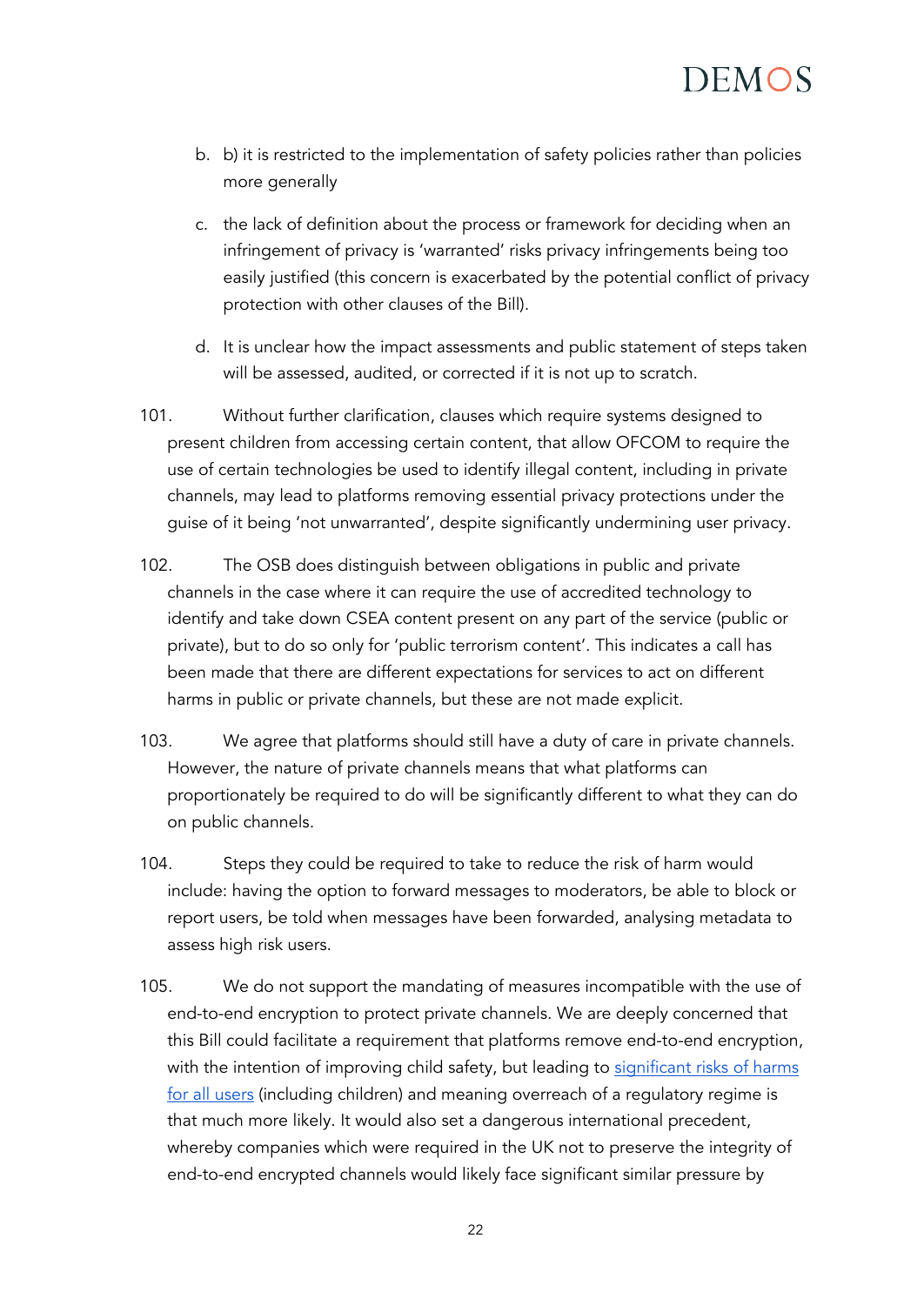

authoritarian regimes to follow suit, with significant ramifications for human rights globally.

- 106. We are also concerned that the Bill's requirements on designing systems to prevent certain forms of harm (in particular, protecting children from ageinappropriate content and protecting adults from online abuse and harassment) may lead to platforms being required or strongly incentivised to require identity verification from users before they are allowed to use their services. We are supportive of measures which would tackle these issues: as long as those measures are effective in reducing harm and, crucially, do not infringe on users' wider digital rights, in particular, anonymity.
- 107. Being able to be anonymous from other users online is a necessary but not sufficient protection: being able to be anonymous from the services that you use online is also crucial: and the intrusion into privacy caused by data collection and tracking people across the websites they use is widely acknowledged. This kind of anonymity does not preclude service providers providing information on criminal activity to law enforcement in response to a legitimate enquiry with judicial oversight.
- 108. The concern with introducing identity verification requirements or restricting essential functionalities to unverified accounts, are as follows:
	- a. Being able to access online services anonymously is a [crucial protection](https://www.vice.com/en/article/vvb8zx/united-nations-encryption-and-online-anonymity-are-basic-human-rights) for the rights to [freedom of information and expression.](https://www.vice.com/en/article/vvb8zx/united-nations-encryption-and-online-anonymity-are-basic-human-rights) It allows people to access information, seek support, develop their understanding, allowing them to disclose private or sensitive information (such as about their sexuality, [gender,](https://www.vox.com/culture/21432987/trans-twitter-reddit-online-anonymity) health, immigration status) without the risk that it will be connected to their identity and compromise their privacy.
	- b. Moreover, there are groups for whom providing identity details may be prohibitive to their being able to safely engage in a space, as having to share details of their identity (even with a platform) would put them at significant risk for their personal safety: including, but by no means limited to: journalists, sex workers, whistleblowers, LGBT+ people, or undocumented migrants.
	- c. Although there are many third-party identity providers, it is likely that this market would be instantly captured by the large tech companies who already facilitate identity provision across platforms, such as Facebook and Google.